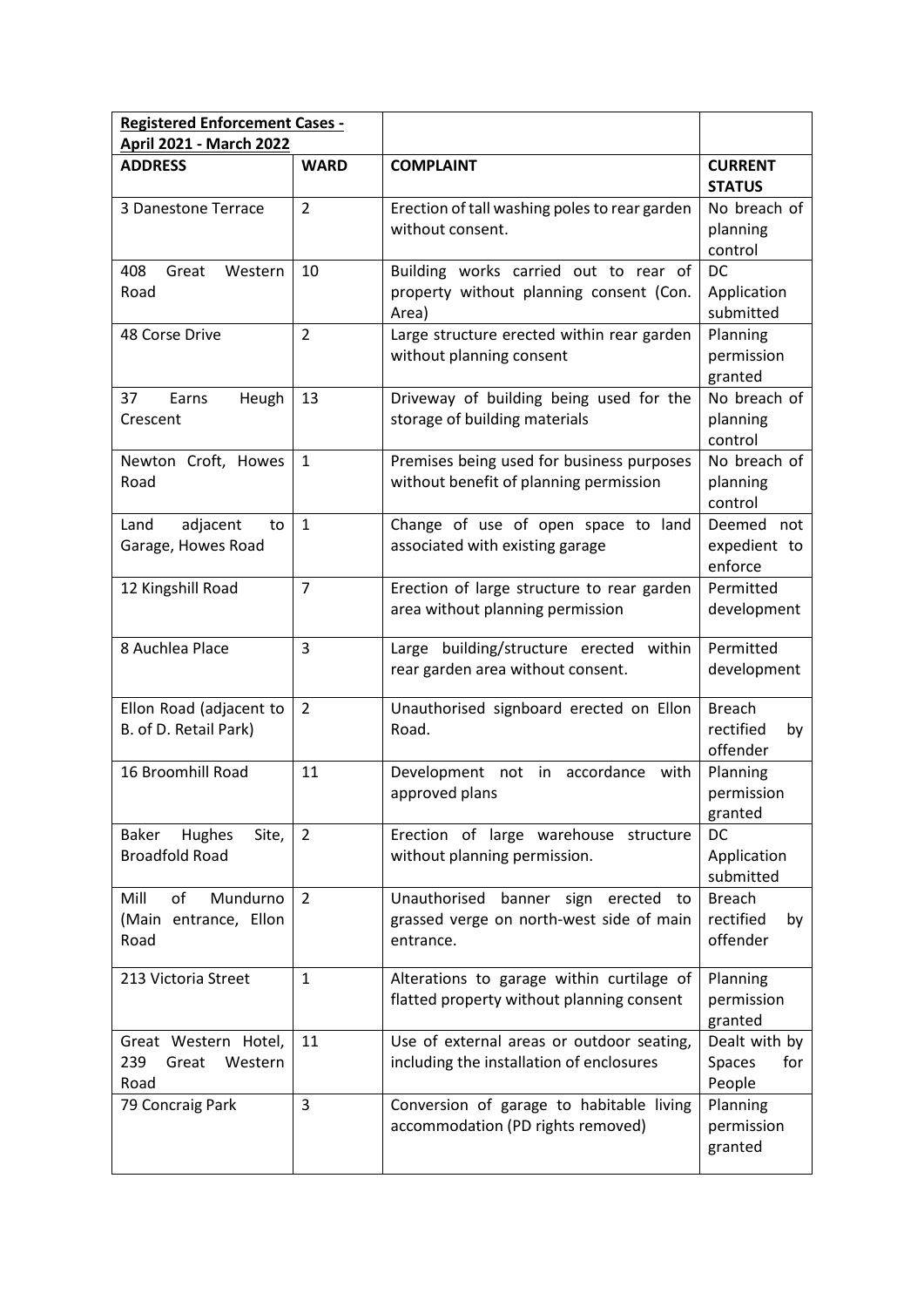| 8 Brimmonside                                          | $\mathbf{1}$   | Erection of extension to front                                                                      | <b>Breach</b><br>rectified<br>by<br>offender                |
|--------------------------------------------------------|----------------|-----------------------------------------------------------------------------------------------------|-------------------------------------------------------------|
| 111 Woodend Crescent                                   | 10             | Installation of flue and decking                                                                    | Permitted<br>development                                    |
| 45 Springfield Place                                   | 10             | Right of way queries and non-compliance<br>with plans associated with 120799                        | No breach of<br>planning<br>control                         |
| The Globe, 13 North<br><b>Silver Street</b>            | $\overline{7}$ | Installation of external lighting                                                                   | Pending<br>consideration                                    |
| 21 Hamilton Place                                      | 10             | Fitted<br>kitchen<br>(potential<br>in<br>garage<br>conversion to separate dwelling)                 | No breach of<br>planning<br>control                         |
| 71 Craigievar Crescent                                 | 11             | Installation of driveway within front garden<br>area                                                | No breach of<br>planning<br>control                         |
| 44 Mile-End Avenue                                     | $\overline{7}$ | Unauthorised boundary fencing                                                                       | No breach of<br>planning<br>control                         |
| 22 Oldfold Crescent                                    | 9              | Possible encroachment onto council owned<br>land                                                    | No breach of<br>planning<br>control                         |
| 6 Hilton Road                                          | 5              | Erection of large shed to rear of flatted<br>property without planning permission                   | Deemed not<br>expedient to<br>enforce                       |
| Dolphin Fish and Chips -<br><b>Hazlehead Crescent</b>  | 10             | Installation of unauthorised signage                                                                | <b>Breach</b><br>rectified<br>by<br>offender                |
| 4 Eldenside                                            | 9              | Erection of new conservatory to front<br>elevation of property without planning<br>permission.      | Planning<br>permission<br>granted                           |
| Gordon's<br><b>Mills</b><br>7<br>Crescent              | 6              | Unauthorised shed & container located<br>within rear garden area without planning<br>permission.    | <b>Breach</b><br>passed<br>to<br>house<br>Council<br>tenant |
| Peter Vardy Land Rover<br>Aberdeen, Wellington<br>Road | 13             | Condition 10 - parking of vehicles on<br>landscaped areas                                           | <b>Notice</b><br>complied<br>with                           |
| Taco Bell, 123 Union<br>Street                         | 8              | Installation of metal bird spikes atop<br>signage                                                   | Deemed not<br>expedient to<br>enforce                       |
| Douglas<br>Hotel, 62-64<br>Shiprow                     | 8              | Demolition of walls within application site<br>and works associated with creation of beer<br>garden | Planning<br>permission<br>granted                           |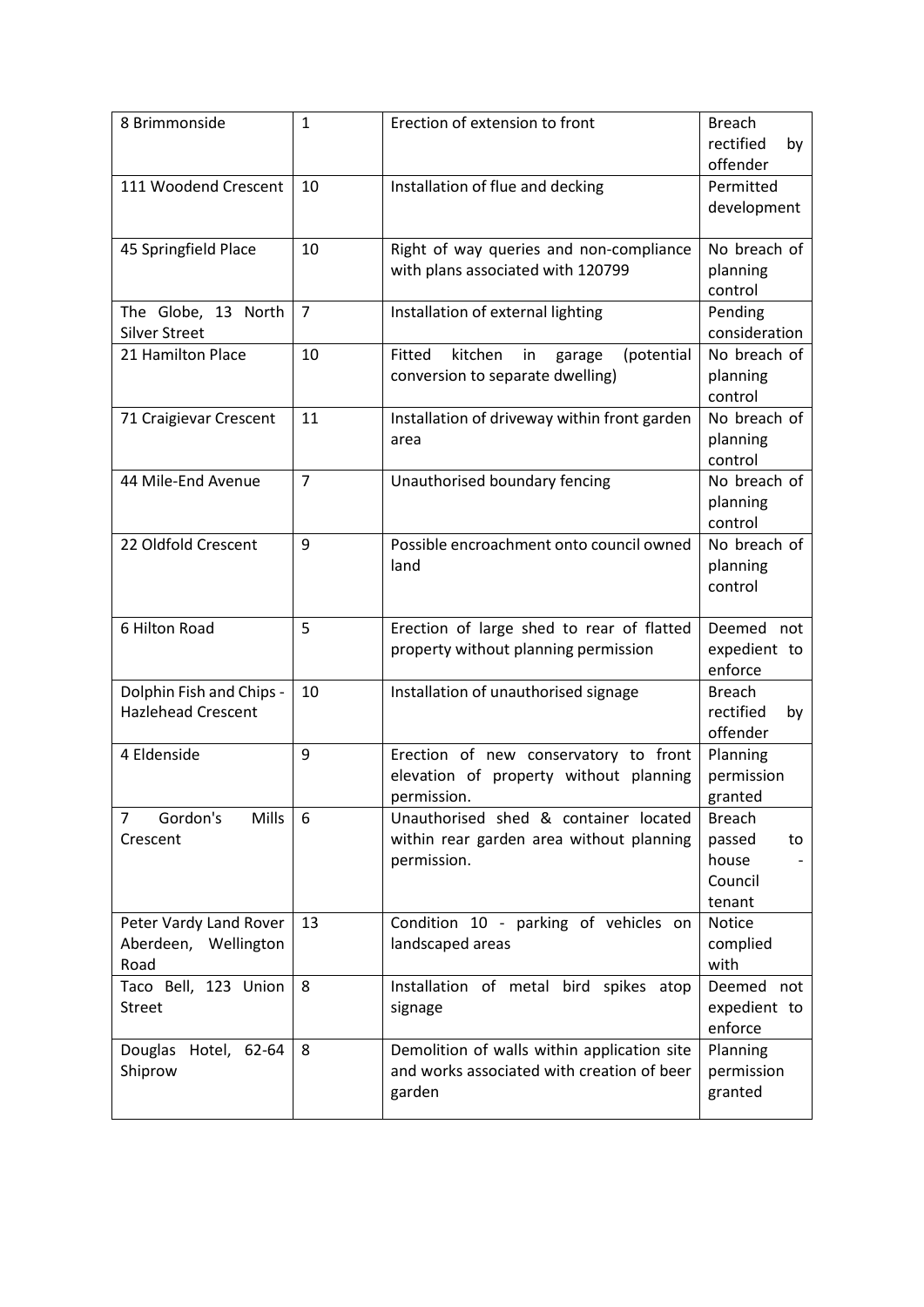| Flat G or Flat H, 7<br>Rosemount Square            | 7              | Installation of Replacement Windows                                                                                       | DC<br>Application<br>submitted               |
|----------------------------------------------------|----------------|---------------------------------------------------------------------------------------------------------------------------|----------------------------------------------|
| The Point, Schoolhill                              | 8              | Installation of unauthorised signage                                                                                      | Planning<br>permission<br>granted            |
| 15-16 Union Terrace                                | $\overline{7}$ | Breach of condition re. use of parking area<br>at rear of property.                                                       | No breach of<br>planning<br>control          |
| 29 Northfield Place                                | $\overline{7}$ | Removal of window and installation of door                                                                                | Deemed not<br>expedient to<br>enforce        |
| 53 Newburgh Crescent                               | $\overline{2}$ | Rear garden boundary extended into public<br>amenity land.                                                                | Pending<br>consideration                     |
| Countesswells<br>14<br>Crescent                    | 10             | Development not carried out in accordance<br>with the approved plans (in relation to roof<br>lights)                      | <b>Breach</b><br>rectified<br>by<br>offender |
| 34 Corse Drive                                     | $\overline{2}$ | Installation of outbuilding/ structure to rear<br>of dwelling.                                                            | <b>Breach</b><br>rectified<br>by<br>offender |
| 266 Clifton Road                                   | 5              | Use of premises as a hot food takeaway                                                                                    | No breach of<br>planning<br>control          |
| 68 Rubislaw Den south                              | 10             | Removal of boundary wall and various<br>alterations within curtilage of flat                                              | Planning<br>permission<br>granted            |
| 57 North Deeside Road                              | 9              | Development not in accordance with<br>approved plans (in relation to proposed<br>dormer)                                  | Pending<br>consideration                     |
| Westview, 8 Cairn Road                             | 9              | Development not carried out in accordance<br>with approved plans                                                          | No breach of<br>planning<br>control          |
| Land at Baads Farm,<br>Anguston Road               | 9              | Siting of two additional caravans and<br>various earthworks without the benefit of<br>planning permission                 | Notice issued                                |
| 28 Craigbank Drive                                 | 9              | Installation of driveway gates to rear of<br>dwelling along with a change of use of<br>public open space to garden ground | Planning<br>permission<br>granted            |
| Land<br><b>Balmoral</b><br>at<br>Terrace, Cove Bay | 13             | Various earthworks within car parking area<br>associated with harbour                                                     | No breach of<br>planning<br>control          |
| 20 Mugiemoss Place                                 | $\mathbf{1}$   | Installation of outbuilding to rear                                                                                       | No breach of<br>planning<br>control          |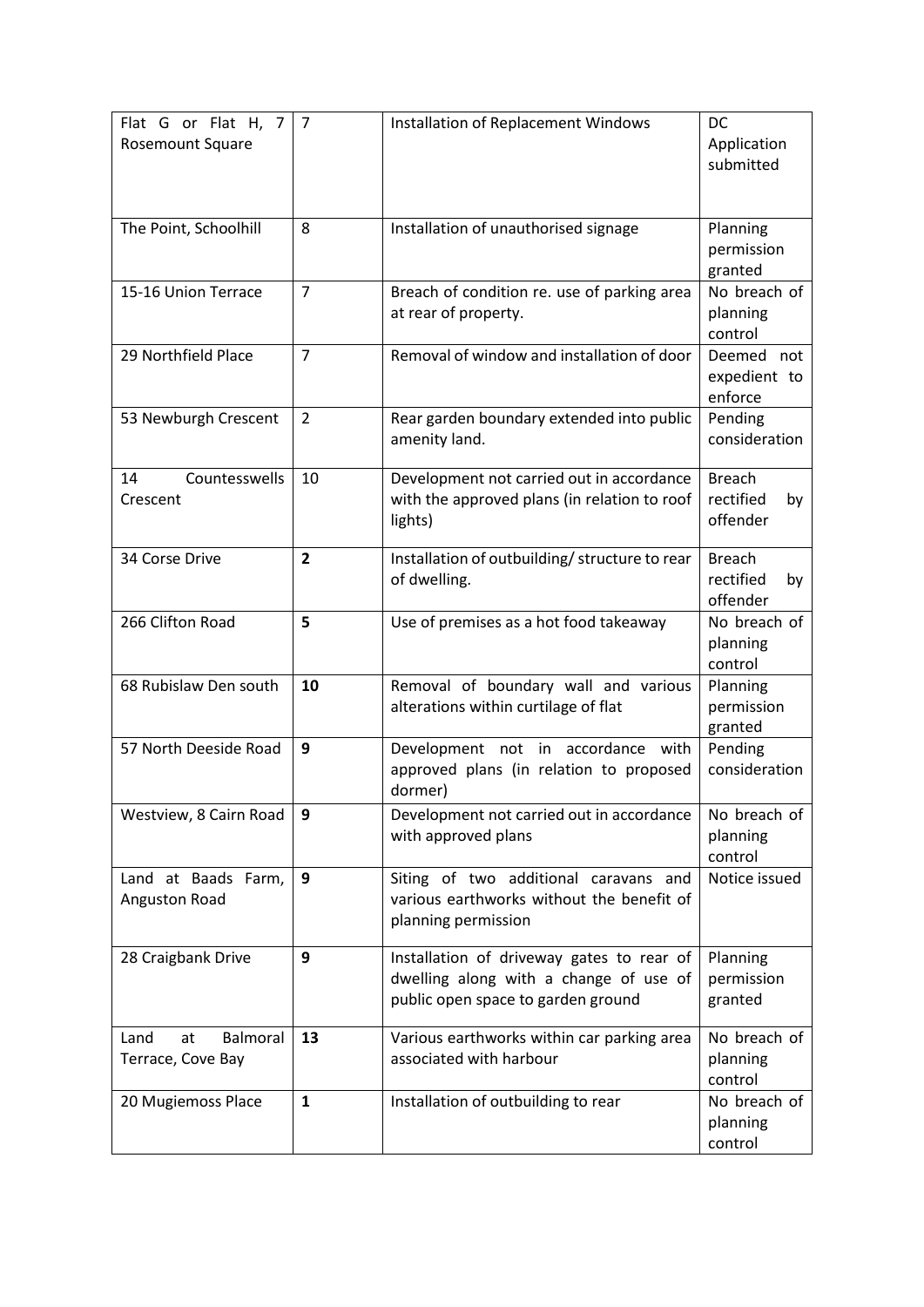| Rowett<br>South<br>Development,                                      | $\mathbf{1}$ | Landscaping not in accordance<br>with<br>approved plans (171502/MSC)                                               | No breach of<br>planning                     |
|----------------------------------------------------------------------|--------------|--------------------------------------------------------------------------------------------------------------------|----------------------------------------------|
| Bucksburn                                                            |              |                                                                                                                    | control                                      |
| 41 St Machar Drive                                                   | 6            | Unauthorised advert board erected to front<br>garden wall                                                          | <b>Breach</b><br>rectified<br>by<br>offender |
| 33 Kings Crescent                                                    | 8            | Erection of unauthorised boundary fencing<br>in Conservation Area.                                                 | Deemed not<br>expedient to<br>enforce        |
| Polski Sklep<br>Tradycja<br>Deli Ltd                                 | 12           | Installation of unauthorised advertisements                                                                        | Deemed not<br>expedient to<br>enforce        |
| Dorby Mini Market, 75<br>Victoria Road                               | 12           | Installation of unauthorised advertisements                                                                        | Deemed not<br>expedient to<br>enforce        |
| <b>Scottish and Polish Mini</b><br>79<br>Market,<br>Victoria<br>Road | 12           | Installation of unauthorised advertisements                                                                        | Deemed not<br>expedient to<br>enforce        |
| Polskie<br>Tradycyjne<br>Wyroby, 67-69 Victoria<br>Road              | 12           | Installation of unauthorised advertisements                                                                        | Deemed not<br>expedient to<br>enforce        |
| Former William Hill, 29<br>Victoria Road                             | 12           | Untidy shopfront                                                                                                   | Deemed not<br>expedient to<br>enforce        |
| Aberflora, 89 Victoria<br>Road                                       | 12           | Untidy shopfront (broken window)                                                                                   | Deemed not<br>expedient to<br>enforce        |
| 80-84<br>Victoria<br>Spar,<br>Road                                   | 12           | of<br>Installation<br>unauthorised<br>signage<br>covering whole frontage                                           | Deemed not<br>expedient to<br>enforce        |
| Former TSB, 70 Victoria<br>Road                                      | 12           | Untidy shopfront                                                                                                   | Deemed not<br>expedient to<br>enforce        |
| 1 Rosewell Drive                                                     | 10           | Installation of fencing to the side of<br>dwelling and erection of an extension to the<br>rear                     | <b>Breach</b><br>rectified<br>by<br>offender |
| 1 Seal Craig Gardens                                                 | 13           | Erection of fencing to the rear and side of<br>the dwelling                                                        | <b>Breach</b><br>rectified<br>by<br>offender |
| 50 Elmbank Terrace                                                   | 8            | Use of premises as a House of Multiple<br>Occupation (HMO)                                                         | No breach of<br>planning<br>control          |
| Wellington Road, (Land<br>to East of) Charleston                     | 13           | Installation of "V" sign board and associated<br>flagpoles adjacent to show home and<br>associated with 201078/DPP | Planning<br>permission<br>granted            |
| 15 Northcote Park                                                    | 11           | Erection of outbuilding and fencing along<br>mutual boundary                                                       | Deemed not<br>expedient to<br>enforce        |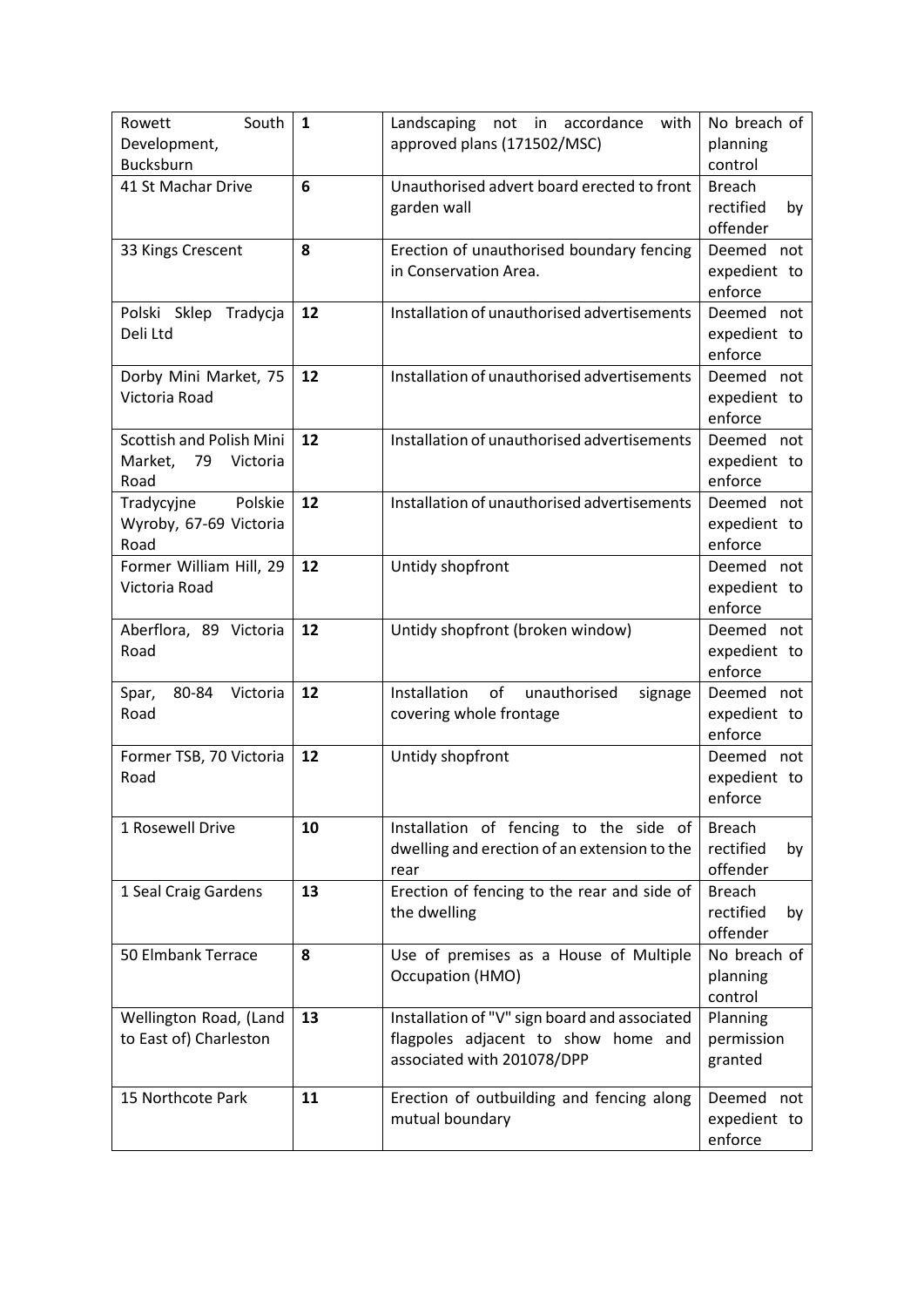| 17 Goodhope Avenue                           | $\mathbf{1}$            | Installation of pergola and decking to rear                                                                                                         | No breach of<br>planning<br>control          |
|----------------------------------------------|-------------------------|-----------------------------------------------------------------------------------------------------------------------------------------------------|----------------------------------------------|
| Coffee,<br>498<br>Central<br>George Street   | 8                       | Noncompliance with conditions (condition<br>5 - hours of operation                                                                                  | <b>Breach</b><br>rectified<br>by<br>offender |
| 58 Woodcroft Avenue                          | $\overline{2}$          | Installation of driveway                                                                                                                            | No breach of<br>planning<br>control          |
| 2 Buchanan Road                              | 13                      | Drainage issues associated with garage                                                                                                              | No breach of<br>planning<br>control          |
| 40 Longview Terrace                          | $\overline{\mathbf{a}}$ | Installation of driveway                                                                                                                            | No breach of<br>planning<br>control          |
| 13A Westfield Terrace                        | 10                      | Development potentially not carried out in<br>accordance with approved plans                                                                        | No breach of<br>planning<br>control          |
| 1 Mugiemoss Road                             | $\mathbf{1}$            | Unauthorised works carried out by property<br>within area of land adjacent (Northwest) of<br>property.                                              | COVID - Not<br>expedient to<br>enforce       |
| King's<br>College,<br>University of Aberdeen | 6                       | Erection of security gates (at O'Dell<br>Gardens),<br>replacement<br>Memorial<br>οf<br>windows and doors (on library bookstack<br>extension)        | Listed<br>building<br>consent<br>granted     |
| Berryhill<br>The<br>Core,<br>Crescent        | $\overline{2}$          | Non-compliance with conditions regarding<br>the installation of a toucan crossing                                                                   | Pending<br>consideration                     |
| 24 Kincorth Place                            | 13                      | Erection of single storey extension to rear                                                                                                         | Certificate of<br>Lawfulness<br>Issued       |
| 63 Cloverfield Gardens                       | $\mathbf{1}$            | Erection of outbuilding/ structure to rear                                                                                                          | <b>Breach</b><br>rectified<br>by<br>offender |
| Maidencraig (Land At)<br>North Of A944       | $\overline{\mathbf{3}}$ | Non-compliance with conditions regarding<br>the installation of a footpath connection to<br>north-east<br>(associated<br>the<br>with<br>181380/MSC) | Pending<br>consideration                     |
| 28 Deveron Road                              | 4                       | Large summer house structure erected<br>within rear garden area.                                                                                    | Permitted<br>development                     |
| 7 Queens Crescent                            | 10                      | Business use potentially operating from<br>residential property                                                                                     | No breach of<br>planning<br>control          |
| 11 Clova Park                                | $\overline{\mathbf{3}}$ | Front garden boundary extended to include<br>public amenity space.                                                                                  | <b>Breach</b><br>rectified<br>by<br>offender |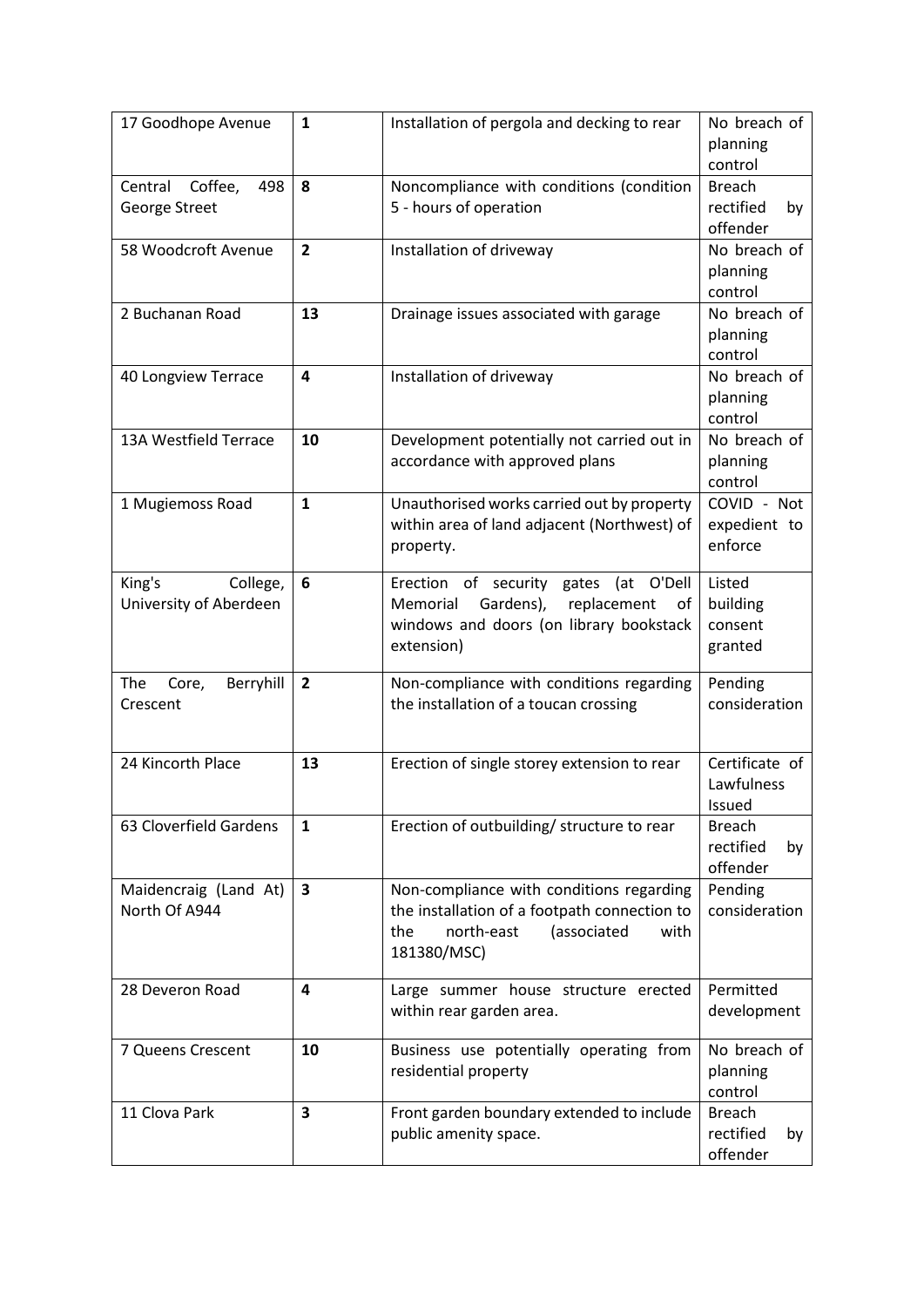| 82 Byron Crescent     | 4                       | Installation of raised patio/ decking to rear                                                              | Notice Issued                                |
|-----------------------|-------------------------|------------------------------------------------------------------------------------------------------------|----------------------------------------------|
| 64 Wallacebrae Wynd   | $\mathbf{1}$            | Installation of fencing to rear/alterations to<br>boundaries                                               | No breach of<br>planning<br>control          |
| 13 Deeside Park       | 11                      | Erection of single storey extension to rear                                                                | Planning<br>permission<br>granted            |
| 9 Brooke Rise         | $\overline{\mathbf{3}}$ | Erection of extension and decking to rear<br>without benefit of planning permission                        | No breach of<br>planning<br>control          |
| 38 Balmoral Road      | 12                      | Erection of outbuilding within rear garden                                                                 | No breach of<br>planning<br>control          |
| 53 Collieston Road    | $\overline{2}$          | Alterations to rear boundary treatment<br>including change of use of public open<br>space to garden ground | Pending<br>consideration                     |
| 26 Tanfield Walk      | 5                       | Erection of outbuilding including the<br>installation of a flue                                            | Deemed not<br>expedient to<br>enforce        |
| 6 Deeside Park        | 11                      | from<br>residential<br><b>Business</b><br>being<br>run<br>property                                         | No breach of<br>planning<br>control          |
| 87 Park Street        | 8                       | Removal of window and installation of door                                                                 | No breach of<br>planning<br>control          |
| 1 Seaview Close       | $\overline{2}$          | Installation of pergola, decking, & trellis<br>fencing to rear garden area without<br>consent.             | No breach of<br>planning<br>control          |
| 30 Whitehall Road     | 10                      | Installation of satellite dish to front                                                                    | <b>Breach</b><br>rectified<br>by<br>offender |
| 22A St Swithin Street | 10                      | Unauthorised use                                                                                           | No breach of<br>planning<br>control          |
| 7 Midmar Crescent     | $\overline{\mathbf{3}}$ | Large children's play equipment erected<br>within garden area without planning<br>consent.                 | Permitted<br>development                     |
| 9 Callum Wynd         | 3                       | Various building works carried out to rear of<br>property without planning permission.                     | <b>Breach</b><br>rectified<br>by<br>offender |
| 550 Holburn Street    | 11                      | large tree house structure erected at the<br>rear of the property                                          | Pending<br>consideration                     |
| 21 Scylla Drive       | 13                      | shed/workshop<br>within<br>erected<br>Large<br>curtilage of property without consent                       | Planning<br>permission<br>granted            |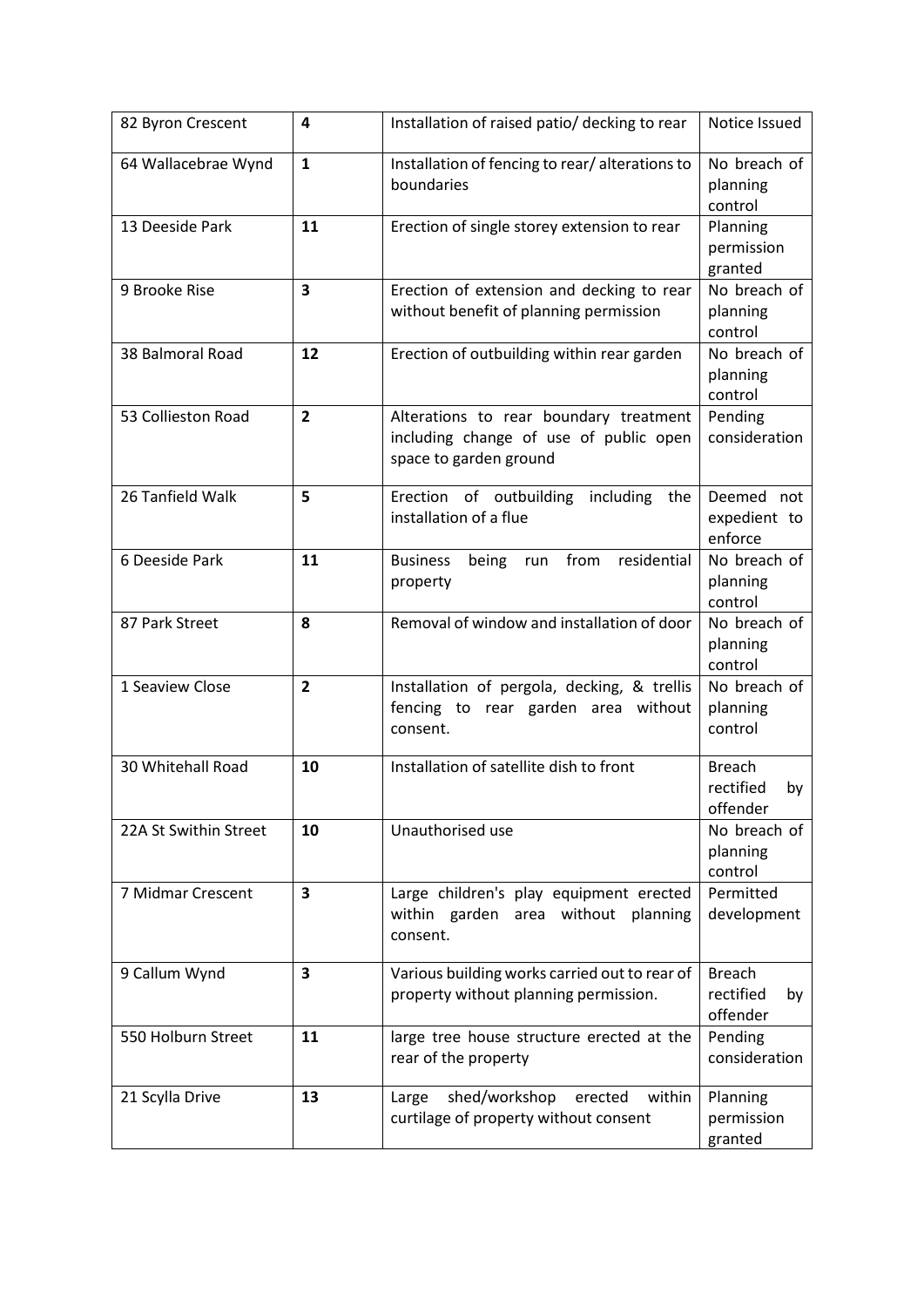| Land East of Falkland<br>Avenue | 13                      | Alleged 'breach of condition' relating to<br>planning approval (Ref. 200584/DPP) | No breach of<br>planning |
|---------------------------------|-------------------------|----------------------------------------------------------------------------------|--------------------------|
|                                 |                         |                                                                                  | control                  |
| 59 Desswood Place               | 10                      | Development not being carried out in                                             | No breach of             |
|                                 |                         | accordance with the approved plans                                               | planning                 |
|                                 |                         |                                                                                  | control                  |
| 58 Woodend Crescent             | 10                      | from<br>residential<br><b>Business</b><br>being<br>run                           | No breach of             |
|                                 |                         | premises                                                                         | planning                 |
|                                 |                         |                                                                                  | control                  |
| 21 Whitehills Rise              | 13                      | Erection of large tarpaulin to rear of                                           | <b>Not</b>               |
|                                 |                         | property.                                                                        | development              |
| 69 Sheddocksley Road            | $\overline{\mathbf{3}}$ | Erection of extension to the rear of the                                         | Deemed not               |
|                                 |                         | dwelling                                                                         | expedient to             |
|                                 |                         |                                                                                  | enforce                  |
| 15 Buckie Avenue                | $\overline{2}$          | Erection of large structure at rear of                                           | Permitted                |
|                                 |                         | property without P.P.                                                            | development              |
| 69-71 Crown Street              | 12                      | Unauthorised works within rear boundary,                                         | Planning                 |
|                                 |                         | including the partial removal of the                                             | permission               |
|                                 |                         | boundary wall                                                                    | granted                  |
| Paramount<br>Bar<br>and         | 12                      | Increase in footprint associated with                                            | <b>Breach</b>            |
| 21<br>Restaurant,<br>Bon-       |                         | outdoor seating area onto the public                                             | rectified<br>by          |
| <b>Accord Street</b>            |                         | footway                                                                          | offender                 |
| 1 Cove Road                     | 13                      | Erection of boundary fencing and potential                                       | Deemed not               |
|                                 |                         | change of use of car park to garden ground                                       | expedient to             |
|                                 |                         |                                                                                  | enforce                  |
| Community<br>Loriston           | 13                      | Installation of CCTV cameras                                                     | No breach of             |
| Centre, Cove Road               |                         |                                                                                  | planning                 |
|                                 |                         |                                                                                  | control                  |
| Former Car Park<br>at           | $\mathbf{1}$            | Non-compliance<br>with<br>landscaping                                            | Pending                  |
| <b>Wellheads Place</b>          |                         | condition associated with 201001/DPP                                             | consideration            |
|                                 |                         |                                                                                  |                          |
| 3 Ladeside Cottage              | $\mathbf{1}$            | Erection of shed/outbuilding                                                     | Planning                 |
|                                 |                         |                                                                                  | permission               |
|                                 | $\mathbf{1}$            |                                                                                  | granted<br><b>Not</b>    |
| <b>3A Laurel Gardens</b>        |                         | Business operating from property causing<br>parking issues.                      | development              |
|                                 |                         |                                                                                  |                          |
| 162 Fairview Circle             | $\mathbf{1}$            | Wall in excess of 1 metre in height erected                                      | <b>Breach</b>            |
|                                 |                         | to front garden boundary.                                                        | rectified<br>by          |
|                                 |                         |                                                                                  | offender                 |
| 360<br>North<br>Ashvale,        | 9                       | Formation of secondary access onto Kirk                                          | Planning                 |
| Deeside Road                    |                         | <b>Brae</b>                                                                      | permission               |
|                                 |                         |                                                                                  | granted                  |
| 162 Fairview Circle             | $\mathbf{1}$            | Installation of fence exceeding 1m in height                                     | Closed                   |
|                                 |                         | to front                                                                         | Duplicate                |
|                                 |                         |                                                                                  | case                     |
| 360<br>Ashvale,<br>North        | 9                       | Formation of secondary access onto Kirk                                          | Closed                   |
| Deeside Road                    |                         | <b>Brae</b>                                                                      | Duplicate                |
|                                 |                         |                                                                                  | case                     |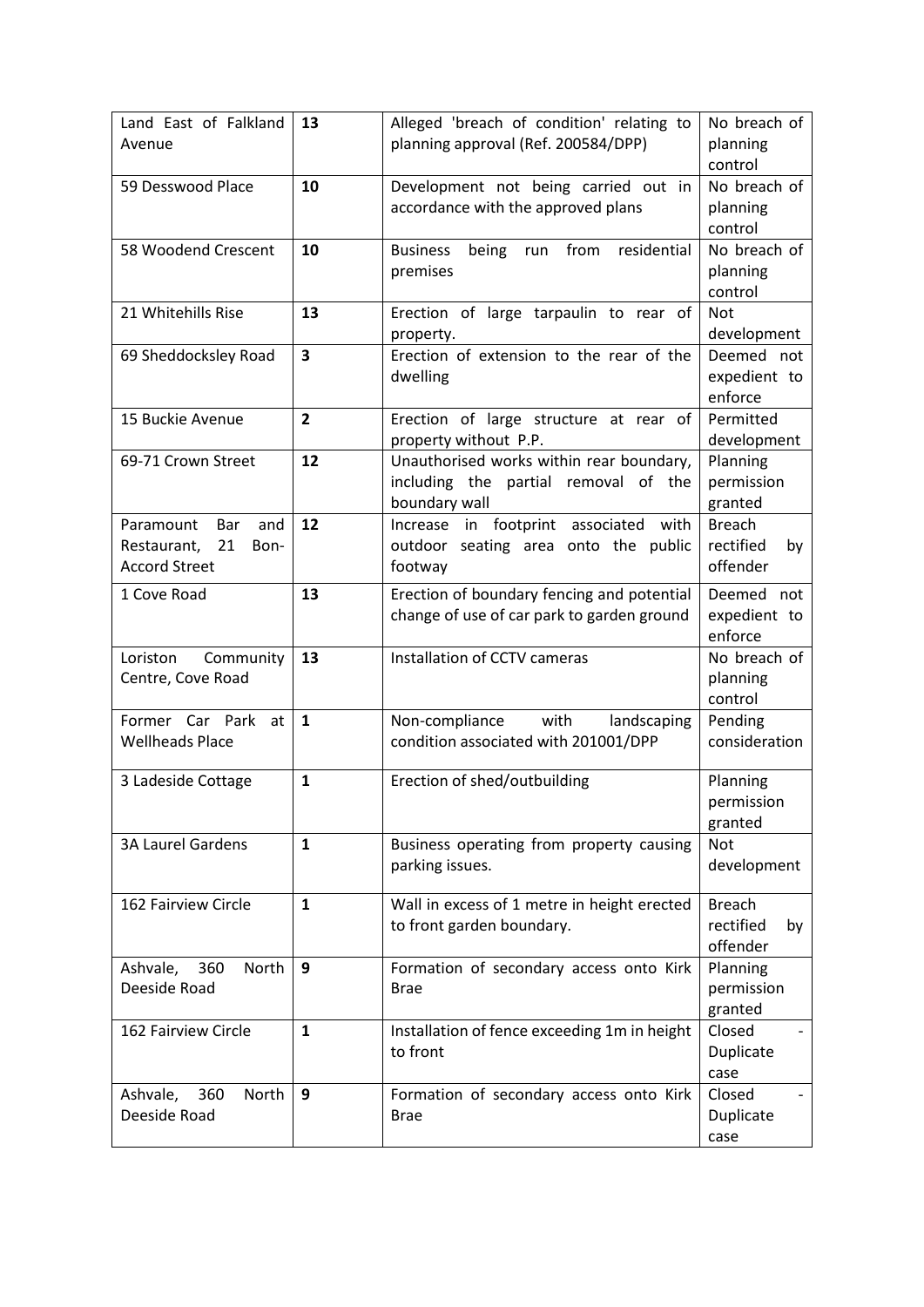| 536<br>Great<br>Western<br>Road | 11                      | Installation of city fibre box to principal<br>elevation | Planning<br>permission |
|---------------------------------|-------------------------|----------------------------------------------------------|------------------------|
|                                 |                         |                                                          | granted                |
| 113 Malcolm Road                | 9                       | Erection of outbuilding to rear                          | No breach of           |
|                                 |                         |                                                          | planning               |
|                                 |                         |                                                          | control                |
| 30 Laurelwood Avenue            | $\overline{7}$          | Extension of existing driveway                           | No breach of           |
|                                 |                         |                                                          | planning               |
|                                 |                         |                                                          | control                |
| 46 Gray Street                  | 11                      | Formation of E/V charging<br>point and                   | No breach of           |
|                                 |                         | alterations to boundary walls                            | planning               |
|                                 |                         |                                                          | control                |
| 50 Gillespie Crescent           | $\overline{7}$          | Formation of porch                                       | Deemed not             |
|                                 |                         |                                                          | expedient to           |
|                                 |                         |                                                          | enforce                |
| 9 Cairnwell Place               | 4                       | Potential amenity issues associated with                 | No breach of           |
|                                 |                         | unoccupied building                                      | planning               |
|                                 |                         |                                                          | control                |
| Former Cults Railway            | 9                       | Use of former railway station as a bike                  | No breach of           |
| Station                         |                         | repair business with associated Class 1 use              | planning               |
|                                 |                         | - installation of advertisements                         | control                |
|                                 |                         |                                                          |                        |
| 17 and<br>19<br><b>Brebner</b>  | $\overline{4}$          | Change of use of public open space to form               | Pending                |
| Crescent                        |                         | driveway to residential properties                       | consideration          |
|                                 |                         |                                                          |                        |
| Heights<br>183<br>Aspire        | 10                      | Development not being carried out in                     | <b>Breach</b>          |
| Union<br>Grove/Aspire           |                         | accordance with approved plans - tree                    | rectified<br>by        |
| <b>View 197</b>                 |                         | protection measures                                      | offender               |
|                                 |                         |                                                          |                        |
| 179 Broomhill Road              | 11                      | Works within rear garden area without the                | Permitted              |
|                                 |                         | requirement for planning permission                      | development            |
|                                 |                         |                                                          |                        |
| of<br>Land<br>rear<br>9<br>to   | 10                      | Installation of flagpoles associated with                | DC                     |
| Hazledene Manor                 |                         |                                                          |                        |
|                                 |                         | Pinewood/Hazledene development                           | Application            |
|                                 |                         |                                                          | submitted              |
| 41 Wellside Wynd                | 3                       | Erection of fencing & alterations to shed                | <b>Breach</b>          |
|                                 |                         | without PP                                               | rectified<br>by        |
|                                 |                         |                                                          | offender               |
| Former Cults Railway            | 9                       | Siting of modular building for use as a cafe             | Planning               |
| <b>Station</b>                  |                         | without the required planning permission                 | permission             |
|                                 |                         |                                                          | granted                |
| Glendavon, 8 Loirston           | 13                      | Land raising within rear curtilage impacting             | No breach of           |
| Road                            |                         | on "B" listed boundary wall                              | planning               |
|                                 |                         |                                                          | control                |
| House,<br>Skene<br>96           | $\overline{\mathbf{z}}$ | Change of Use from Serviced Apartments to                | Planning               |
| <b>Rosemount Viaduct</b>        |                         | private residential properties                           | permission             |
|                                 |                         |                                                          | granted                |
| 29 Mugiemoss Drive              | $\mathbf{1}$            | Installation of small uPVC storage unit                  | Permitted              |
|                                 |                         | within rear garden area without consent                  | development            |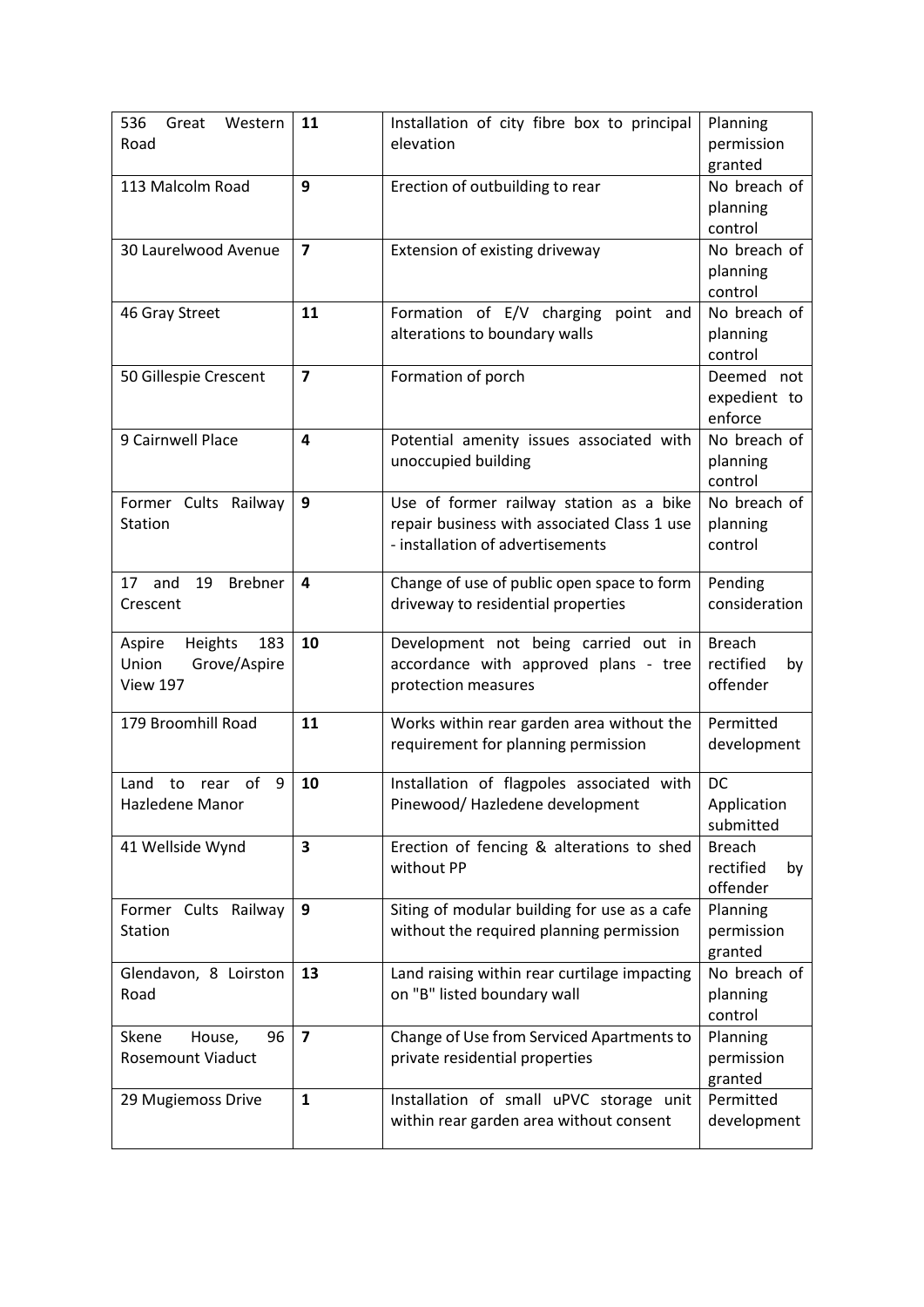| 60 Seaview Drive                        | $\overline{2}$          | Very tall replacement boundary fencing<br>erected to rear garden area without P.P.                                   | No breach of<br>planning<br>control          |
|-----------------------------------------|-------------------------|----------------------------------------------------------------------------------------------------------------------|----------------------------------------------|
| 23 Clashrodney Avenue                   | 13                      | Erection of structure to rear of existing<br>domestic garage without P.P.                                            | No breach of<br>planning<br>control          |
| 31 Bethlin Mews                         | $\overline{\mathbf{3}}$ | Erection of structure on communal land at<br>rear of property without P.P.                                           | No breach of<br>planning<br>control          |
| 34 Albury Road                          | 12                      | Erection of chicken coop/ outbuilding to<br>rear without the benefit of planning<br>permission                       | Planning<br>permission<br>granted            |
| Land at Cults Court                     | 9                       | Formation of an area of hard standing for<br>parking of vehicle                                                      | No breach of<br>planning<br>control          |
| 11 Corse Grove                          | $\overline{2}$          | erection of large ancillary structure within<br>rear garden area without P.P.                                        | No breach of<br>planning<br>control          |
| 7 Lochside Drive                        | $\overline{2}$          | Erection of boundary fencing to side garden<br>area of property without P.P.                                         | <b>Breach</b><br>rectified<br>by<br>offender |
| 22 Abbotsford Lane                      | 12                      | Erection of satellite dish on front elevation<br>of property in Conservation Area                                    | Deemed not<br>expedient to<br>enforce        |
| 24 Abbotsford Lane                      | 12                      | Erection of satellite dish on front elevation<br>of property in Conservation Area                                    | Deemed not<br>expedient to<br>enforce        |
| 34 Seaview Place                        | $\overline{2}$          | Boundary fencing erected to encompass<br>amenity land without consent                                                | Notice Issued                                |
| 14 Sunnyside Gardens                    | 6                       | Proposed erection of new boundary fencing                                                                            | Case closed                                  |
| 34/36 Hazledene Road                    | 10                      | Installation of boundary fencing without<br>the benefit of planning permission                                       | No breach of<br>planning<br>control          |
| South<br>Farm,<br>Lasts<br>Contlaw Road | 9                       | Formation of ornamental lake, water<br>feature and hard standing area. Erection of<br>marquee - for wedding purposes | Deemed not<br>expedient to<br>enforce        |
| 57 Langdykes Drive                      | 13                      | Use of premises for business purposes                                                                                | No breach of<br>planning<br>control          |
| 1 Woodend Place                         | 10                      | Erection of fence and gate to front/ side of<br>dwelling                                                             | No breach of<br>planning<br>control          |
| Cruickshank<br>$23 - 33$<br>Crescent    | 13                      | Installation of shallow concrete pad within<br>rear garden area.                                                     | No breach of<br>planning<br>control          |
| 37 Gort Road                            | 6                       | Erection of large structure to rear garden<br>area without P.P.                                                      | Permitted<br>development                     |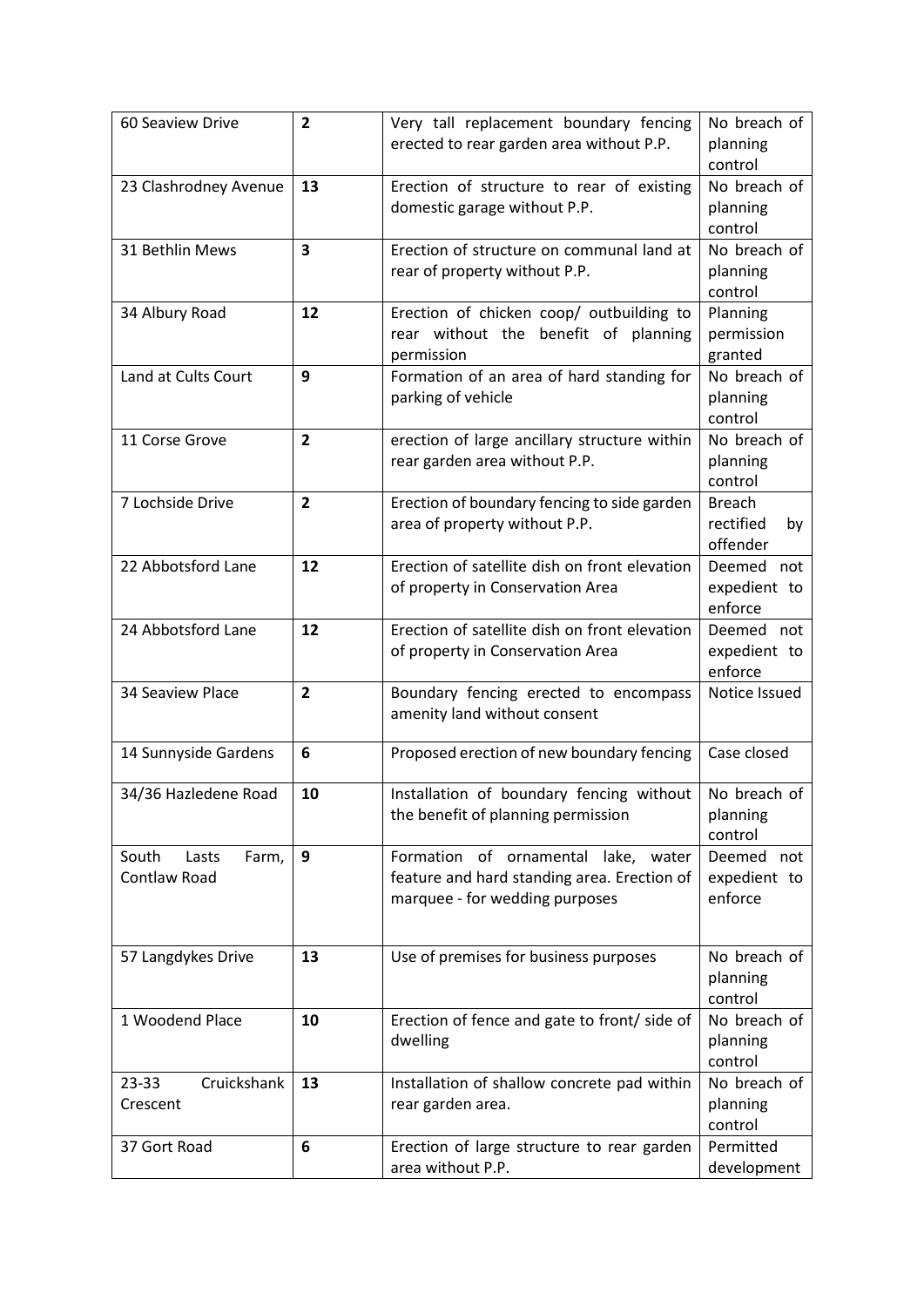| Former Ross Clinic, May<br><b>Baird Avenue</b>         | $\overline{\mathbf{3}}$ | Breach of Condition re. agreed traffic<br>management plan. (Ref.191755/DPP)                                    | No breach of<br>planning<br>control                 |
|--------------------------------------------------------|-------------------------|----------------------------------------------------------------------------------------------------------------|-----------------------------------------------------|
| 30 Carlton Place                                       | 10                      | Erection of large timber garden room<br>structure within rear garden (Con. Area 4)                             | Planning<br>permission<br>granted                   |
| 10 Charleston Place                                    | 13                      | Erection of garden room structure without<br>P.P.                                                              | Case closed                                         |
| 6 Parkhill Avenue                                      | $\mathbf{1}$            | Erection of unauthorised boundary fencing<br>to front garden area.                                             | Planning<br>permission<br>granted<br>(on<br>appeal) |
| Viewfield,<br>Clinterty<br>Road                        | $\mathbf{1}$            | Area of agricultural land turned into garden<br>ground without P.P.                                            | No breach of<br>planning<br>control                 |
| Bistro Verde, Unit 1-2<br>The Green                    | 8                       | Erection of decking/seating area to front of<br>property without consent                                       | <b>Breach</b><br>rectified<br>by<br>offender        |
| 81 Middlefield Terrace                                 | 5                       | Erection of CCTV cameras to exterior of<br>ground floor flat.                                                  | Deemed<br>not<br>expedient to<br>enforce            |
| 96 Wallacebrae Road                                    | $\mathbf{1}$            | Rear garden boundary fencing extended to<br>incorporate adjoining amenity land without<br>planning permission. | Planning<br>permission<br>granted                   |
| 19 Findon Ness                                         | 13                      | Erection of large shed & lean-to within rear<br>garden area without planning consent.                          | <b>Breach</b><br>rectified<br>by<br>offender        |
| 2 Boyd Orr Place                                       | 13                      | Various works carried out within rear<br>garden area without P.P.                                              | COVID - Not<br>expedient to<br>enforce              |
| Birchwood<br>House<br>Lower Flat,<br>1 South<br>Avenue | 9                       | Extension of existing garage within the<br>curtilage of a flat                                                 | Deemed<br>not<br>expedient to<br>enforce            |
| Grampian Continental,<br><b>Blacklaws House</b>        | 13                      | of<br>building<br>for<br>Use<br>accommodation<br>purposes                                                      | No breach of<br>planning<br>control                 |
| 50 Countesswells Road                                  | 11                      | Tall boundary fencing erected to rear of<br>property without P.P.                                              | No breach of<br>planning<br>control                 |
| 285<br>(Flats<br>$A-F$<br>Rosemount Place              | $\overline{7}$          | Installation of replacement door without<br>the benefit of planning permission                                 | Deemed not<br>expedient to<br>enforce               |
| 35 Carden Place                                        | 10                      | Non-compliance with<br>Condition<br>3<br>of<br>200568/DPP in relation to the installation of<br>PVCu doors     | Pending<br>consideration                            |
| 50 Seaview Crescent                                    | $\overline{2}$          | Formation of outbuilding to rear                                                                               | Planning<br>permission<br>granted                   |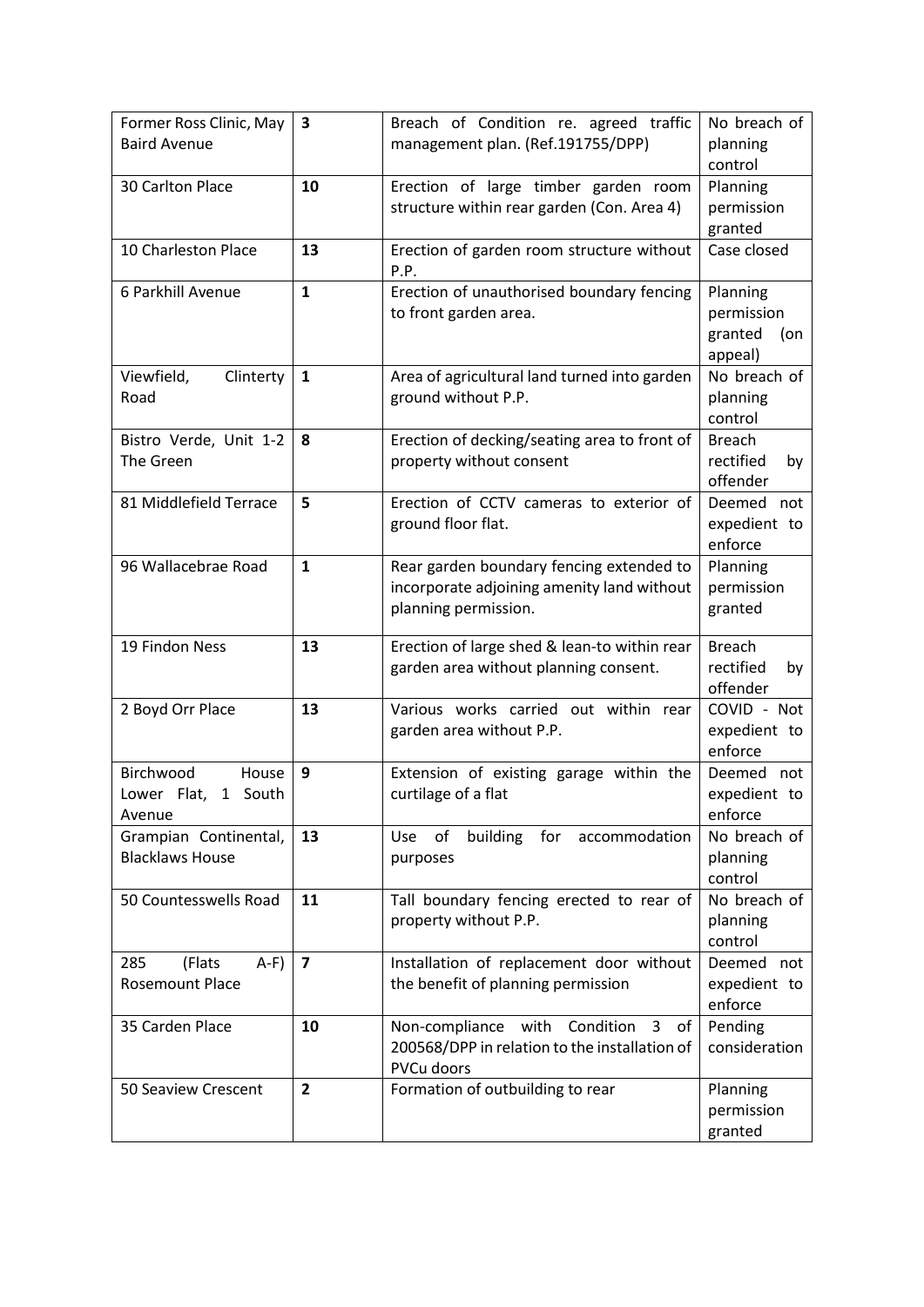| 3 Invercauld Road                               | $\overline{a}$          | Change of use of public open space and<br>formation of associated driveway                                                             | No breach of<br>planning<br>control          |
|-------------------------------------------------|-------------------------|----------------------------------------------------------------------------------------------------------------------------------------|----------------------------------------------|
| 5 Invercauld Road                               | $\overline{a}$          | Change of use of public open space and<br>formation of driveway                                                                        | No breach of<br>planning<br>control          |
| 6 Laurelwood Avenue                             | $\overline{7}$          | Erection of replacement conservatory                                                                                                   | No breach of<br>planning<br>control          |
| 11 Holburn Street                               | 12                      | Installation of unauthorised advertisement                                                                                             | Deemed not<br>expedient to<br>enforce        |
| North<br>Anderson<br>183<br><b>Drive</b>        | $\overline{\mathbf{4}}$ | formation<br>of<br>unauthorised<br>Potential<br>driveway                                                                               | No breach of<br>planning<br>control          |
| <b>Trinity Court</b>                            | 6                       | Erection of 7 shipping containers and 4<br>prefabricated units (retrospective) and 1<br>new prefabricated unit, all utilised for staff | Planning<br>permission<br>granted            |
| 53 Cattofield Place                             | 5                       | Possible unauthorised<br>business use<br>&<br>parking/noise issues.                                                                    | Case closed                                  |
| 38 Merkland Road                                | 8                       | Demolition of front boundary wall without<br>consent                                                                                   | No breach of<br>planning<br>control          |
| Shelter<br>Coffee,<br>112<br><b>High Street</b> | 6                       | Installation of replacement hanging signage                                                                                            | <b>Breach</b><br>rectified<br>by<br>offender |
| <b>High Street</b>                              | 6                       | erection of various unauthorised signage &<br>signboard adverts within High Street area<br>without consent.                            | <b>Breach</b><br>rectified<br>by<br>offender |
| 18 Findon Ness                                  | 13                      | Erection of outbuilding to rear                                                                                                        | No breach of<br>planning<br>control          |
| 39<br>High<br>Keystore,<br><b>Street</b>        | 6                       | signage applied<br>Excessive<br>over<br>shop<br>windows & 4 notice boards erected either<br>side of entrance doorway without consent   | <b>Breach</b><br>rectified<br>by<br>offender |
| 6<br><b>Bank</b><br>Cottage,<br>Sunnybank Road  | 6                       | various building works carried out within<br>garden area of property in Con. Area<br>without consent.                                  | Pending<br>consideration                     |
| 163 Gillespie Crescent                          | $\overline{\mathbf{z}}$ | Query re. planning permission required for<br>erection of rear boundary fencing                                                        | Permitted<br>development                     |
| 50 Countesswells Road                           | 11                      | Erection of tall boundary fencing along rear<br>garden boundary without consent                                                        | <b>Breach</b><br>rectified<br>by<br>offender |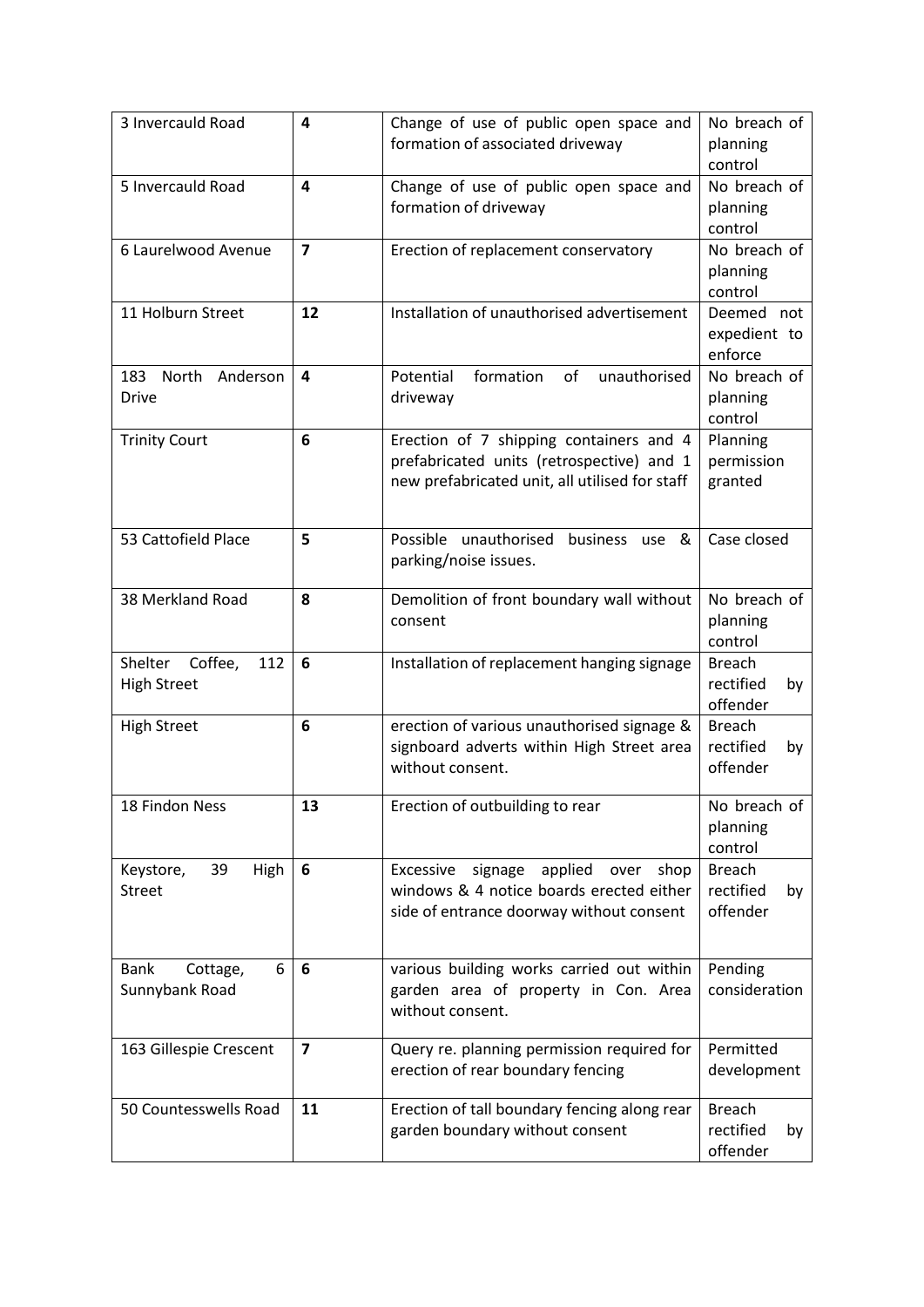| 52 Salisbury Terrace                                    | 11             | Installation of aerials/ masts and barbed<br>wire fencing                                                          | No breach of<br>planning<br>control          |
|---------------------------------------------------------|----------------|--------------------------------------------------------------------------------------------------------------------|----------------------------------------------|
| Ground Floor Left, 555<br><b>Great Western Road</b>     | 11             | Installation of broadband antennae and<br>associated infrastructure                                                | New case file<br>created                     |
| 266 Clifton Road                                        | 5              | Installation of flue on roof                                                                                       | <b>DC</b><br>Application<br>submitted        |
| Sports Pavilion, Nelson<br><b>Street</b>                | 8              | Breach of condition 2 - Hours of operation                                                                         | <b>Breach</b><br>rectified<br>by<br>offender |
| 47A Queens Road                                         | 10             | Unauthorised change of use from flat to<br>business                                                                | No breach of<br>planning<br>control          |
| 48 Shielhill Crescent                                   | $\overline{2}$ | Erection of outbuilding to rear                                                                                    | No breach of<br>planning<br>control          |
| First Floor Right,<br>13<br>South Mount Street          | $\overline{7}$ | Installation of replacement windows                                                                                | Deemed not<br>expedient to<br>enforce        |
| The<br>20<br>St<br>Grange,<br>Devenick's Place          | 9              | Installation of replacement pergola                                                                                | Planning<br>application<br>granted           |
| Birchwood,<br>Lower<br><b>Birchwood House</b>           | 9              | Extension to existing garage/ erection of<br>shed                                                                  | No breach of<br>planning<br>control          |
| 26 Barvas Walk                                          | 3              | Potential breach of condition regarding<br>change of use of public open space and<br>erection of boundary fencing  | Pending<br>consideration                     |
| Lockups to the rear of<br>22A<br>Abbotswell<br>Crescent | 13             | Use of garages for business purposes                                                                               | No breach of<br>planning<br>control          |
| 6 Scylla Gardens                                        | 13             | Erection of outbuilding to rear                                                                                    | No breach of<br>planning<br>control          |
| 23 Fonthill Terrace                                     | 12             | erection of decking area to rear of property<br>within Conservation Area without P.P.                              | Planning<br>permission<br>granted            |
| 34 Cairnfield Place                                     | $\overline{7}$ | Construction of new rear elevation 2 storey<br>extension not in accordance with approved<br>plans (Ref.170284/DPP) | <b>Breach</b><br>rectified<br>by<br>offender |
| 41 Park Road                                            | 8              | Unauthorised retail use operating from<br>storage unit premises.                                                   | Planning<br>permission<br>granted            |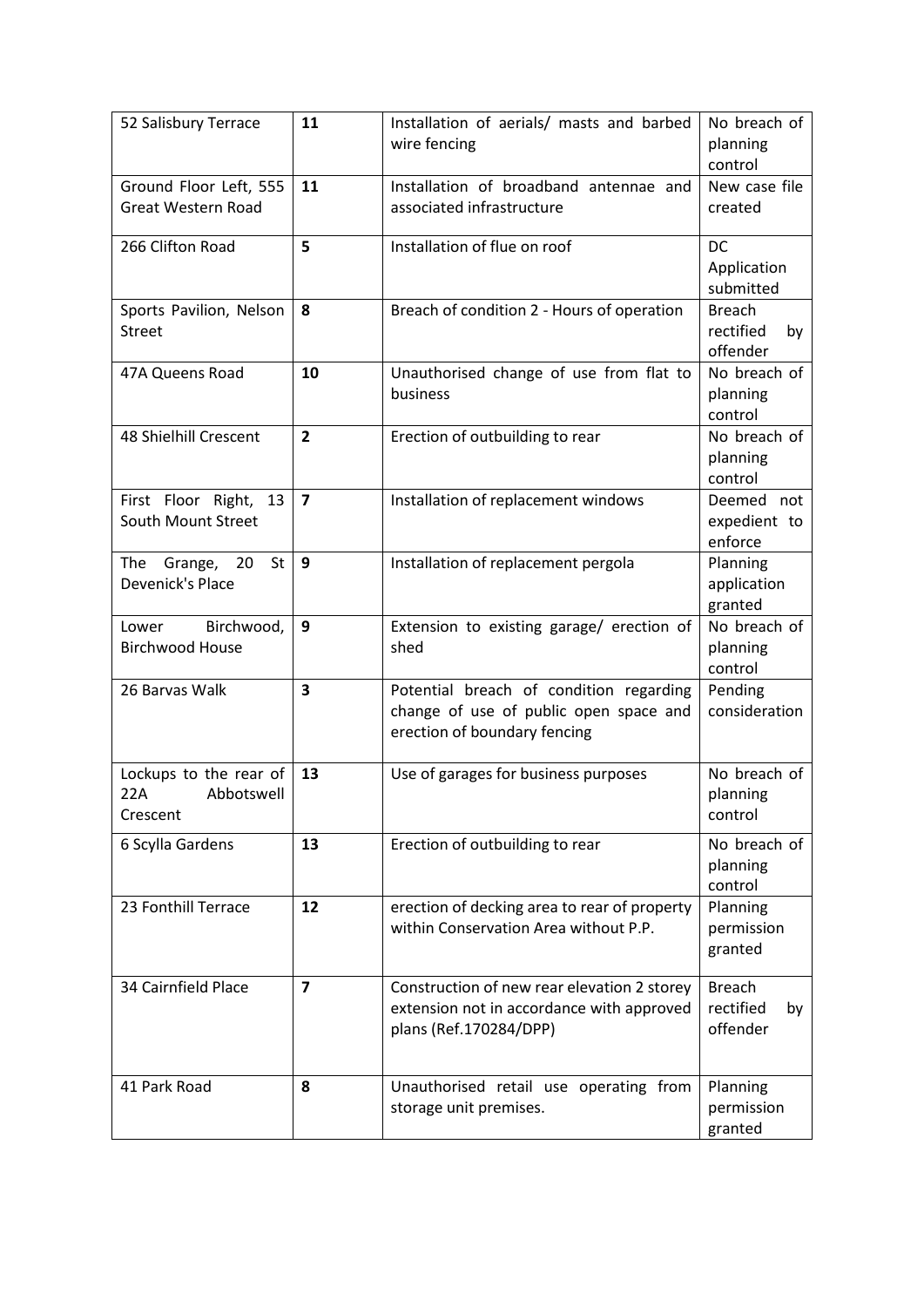| 23 Eday Drive                                                                    | $\overline{\mathbf{3}}$ | Erection of large shed within rear garden<br>area without P.P.                                                               | Deemed not<br>expedient to<br>enforce        |
|----------------------------------------------------------------------------------|-------------------------|------------------------------------------------------------------------------------------------------------------------------|----------------------------------------------|
| Pavilion<br>$\overline{2}$<br>&<br>5,<br>Criagshaw<br><b>Buisness</b><br>Park    | 13                      | Use of premises<br>by charity may<br>be<br>unauthorised 'change of use'                                                      | No breach of<br>planning<br>control          |
| 10 The Walled Gardens                                                            | $\mathbf{1}$            | Skip & Portaloo sited on roadway out with<br>curtilage of property.                                                          | <b>Not</b><br>development                    |
| 26 Dubford Gardens                                                               | $\overline{2}$          | garden & decking area extended into<br>amenity land & possible removal of trees<br>(Firmstep enquiry 11th Nov. 2021)         | No breach of<br>planning<br>control          |
| Green<br>Arbour, Coast<br>Road                                                   | 13                      | Breach of conditions regarding alterations<br>to the boundary treatments                                                     | No breach of<br>planning<br>control          |
| of<br>Site<br>East<br>to<br>Granitehill<br>terrace,<br><b>Upper Persley Road</b> | $\mathbf{1}$            | Unauthorised importation of materials/<br>clearance of site regarding former use as<br>allotments                            | No breach of<br>planning<br>control          |
| The Neuk, 2 Tullos Place                                                         | 12                      | Erection of outbuilding to rear and use of<br>building as a tattoo studio                                                    | Planning<br>permission<br>granted            |
| 15 St Devenick's Place                                                           | 9                       | Erection of outbuilding                                                                                                      | Planning<br>permission<br>granted            |
| Den of Pittengullies,<br>Milltimber                                              | 9                       | with<br>Non-compliance<br>landscaping<br>condition<br>residential<br>associated<br>with<br>development                       | <b>Breach</b><br>rectified<br>by<br>offender |
| Lnad to rear of 44/46<br><b>Bedford Road</b>                                     | 8                       | Development has not been completed -<br>work appears to have stopped                                                         | No breach of<br>planning<br>control          |
| 14 Northcote Park                                                                | 11                      | Erection of fencing and outbuilding to rear<br>of dwelling. Outbuilding being utilised as a<br>framing business              | No breach of<br>planning<br>control          |
| Unicar Auto Centre, 3<br><b>Elmfield Place</b>                                   | 8                       | Garage utilising public road for the parking<br>of vehicles and querying whether there are<br>any restrictions to such a use | No breach of<br>planning<br>control          |
| Netherdale,<br>14<br>Marchbank Road                                              | 9                       | Erection of fencing exceeding 2m in height                                                                                   | Deemed not<br>expedient to<br>enforce        |
| 6 Alford Place                                                                   | $\overline{7}$          | Installation of 1 illuminated fascia sign and<br>1 illuminated projecting sign                                               | Pending<br>consideration                     |
| 106 Desswood Place                                                               | 10                      | Development not being undertaken in<br>accordance with<br>the<br>approved<br>plans<br>190930/DPP                             | No breach of<br>planning<br>control          |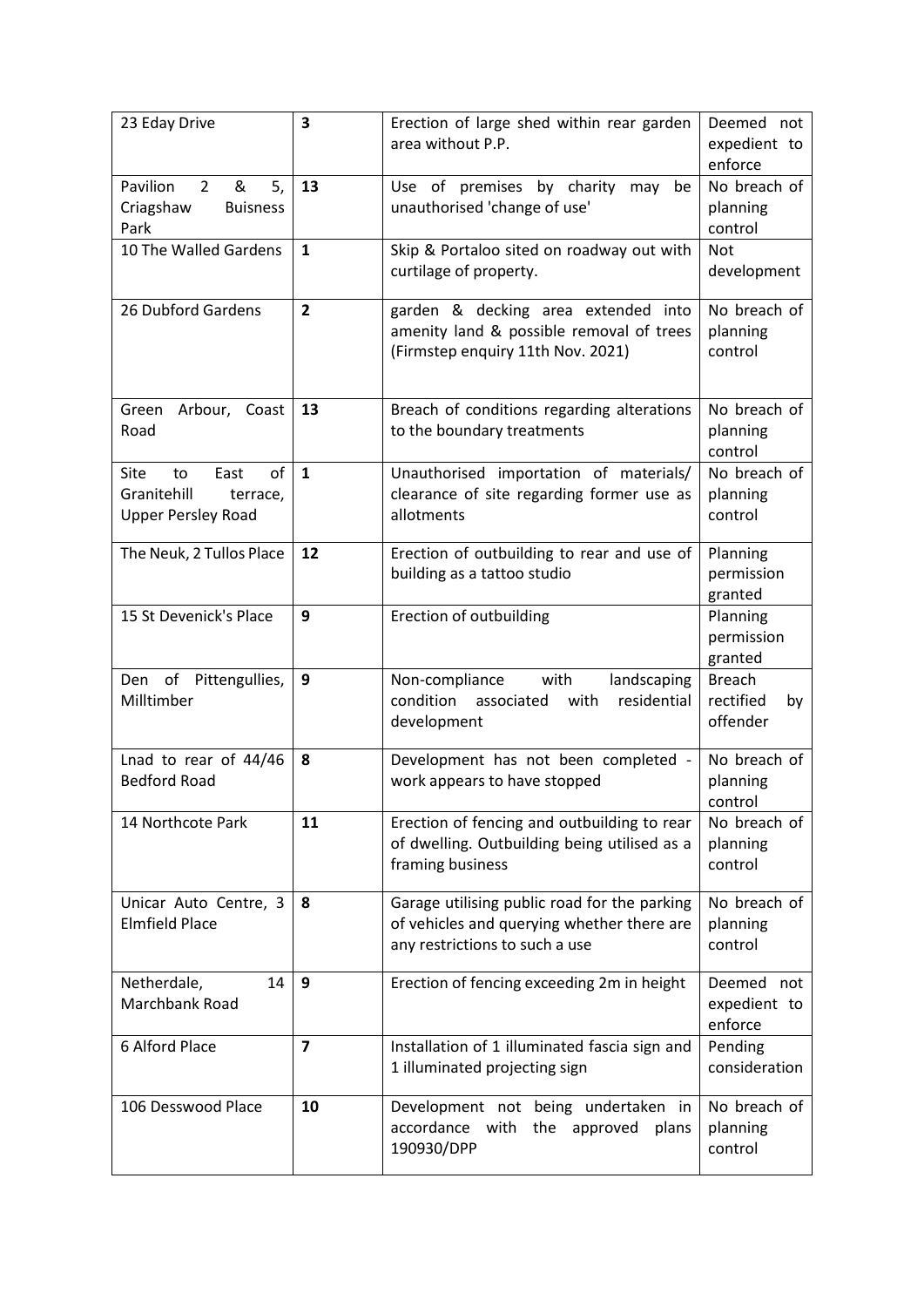| 28 Morningside Road                              | 11             | Erection of outbuilding to rear                                                                                                                | No breach of                           |
|--------------------------------------------------|----------------|------------------------------------------------------------------------------------------------------------------------------------------------|----------------------------------------|
|                                                  |                |                                                                                                                                                | planning                               |
|                                                  |                |                                                                                                                                                | control                                |
| 41 Angusfield Avenue                             | 10             | Erection of outbuilding to rear                                                                                                                | Permitted                              |
|                                                  |                |                                                                                                                                                | development                            |
| 30 River Don Gardens                             | $\mathbf{1}$   | Erection of single storey extension to rear                                                                                                    | Permitted                              |
|                                                  |                |                                                                                                                                                | development                            |
| 6 Deeside Park                                   | 11             | from<br>residential<br><b>Business</b><br>being<br>run<br>property without the benefit of planning<br>permission - with associated alterations | No breach of<br>planning<br>control    |
| The Adam Lounge, 145<br><b>Holburn Street</b>    | 12             | Public House being utilised as a hot food<br>takeaway without the benefit of planning<br>permission                                            | No breach of<br>planning<br>control    |
| Land<br>Perwinnies<br>at<br>Farm, Scotstown Road | $\overline{2}$ | Change of use from agricultural land /<br>buildings to plant hire business without the<br>requirement for planning permission                  | Pending<br>consideration               |
| Belmont Kebab<br>and                             | 8              | Potential use of premises as hot food                                                                                                          | No breach of                           |
| Pizze, 5 Belmont Street                          |                | takeaway without the benefit of planning<br>permission                                                                                         | planning<br>control                    |
| 263 Union Street                                 | 12             | Development not in accordance with<br>approved<br>plans<br>relation to<br>(in<br>the<br>installation of flues)                                 | Planning<br>permission<br>granted      |
| Devanha<br>Gardens<br>9<br>East                  | 12             | Works potentially being carried out without<br>the benefit of planning permission in<br>relation to sub-division of property                   | No breach of<br>planning<br>control    |
| 11 Wellside Walk                                 | 3              | Erection of shed/ outbuilding to side of<br>dwelling                                                                                           | No breach of<br>planning<br>control    |
| 17 Cairnview Crescent                            | 5              | Erection of fencing exceeding 2m in height<br>to the side/ rear of the dwelling                                                                | No breach of<br>planning<br>control    |
| 404 Hilton Drive                                 | 5              | Extension<br>of<br>existing<br>driveway<br>with<br>groundworks<br>associated<br>without<br>the<br>benefit of planning permission               | No breach of<br>planning<br>control    |
| Flat A 47 Queens Road                            | 10             | Use of flatted<br>property for<br>business<br>purposes without the benefit of planning<br>permission                                           | Certificate of<br>Lawfulness<br>Issued |
| 9 Westerton Road                                 | 9              | Vehicles<br>associated<br>with<br>residential<br>development parking in unsafe locations                                                       | No breach of<br>planning<br>control    |
| 16 Pittodrie Street                              | 6              | Installation of unauthorised signage                                                                                                           | Pending                                |
|                                                  |                |                                                                                                                                                | consideration                          |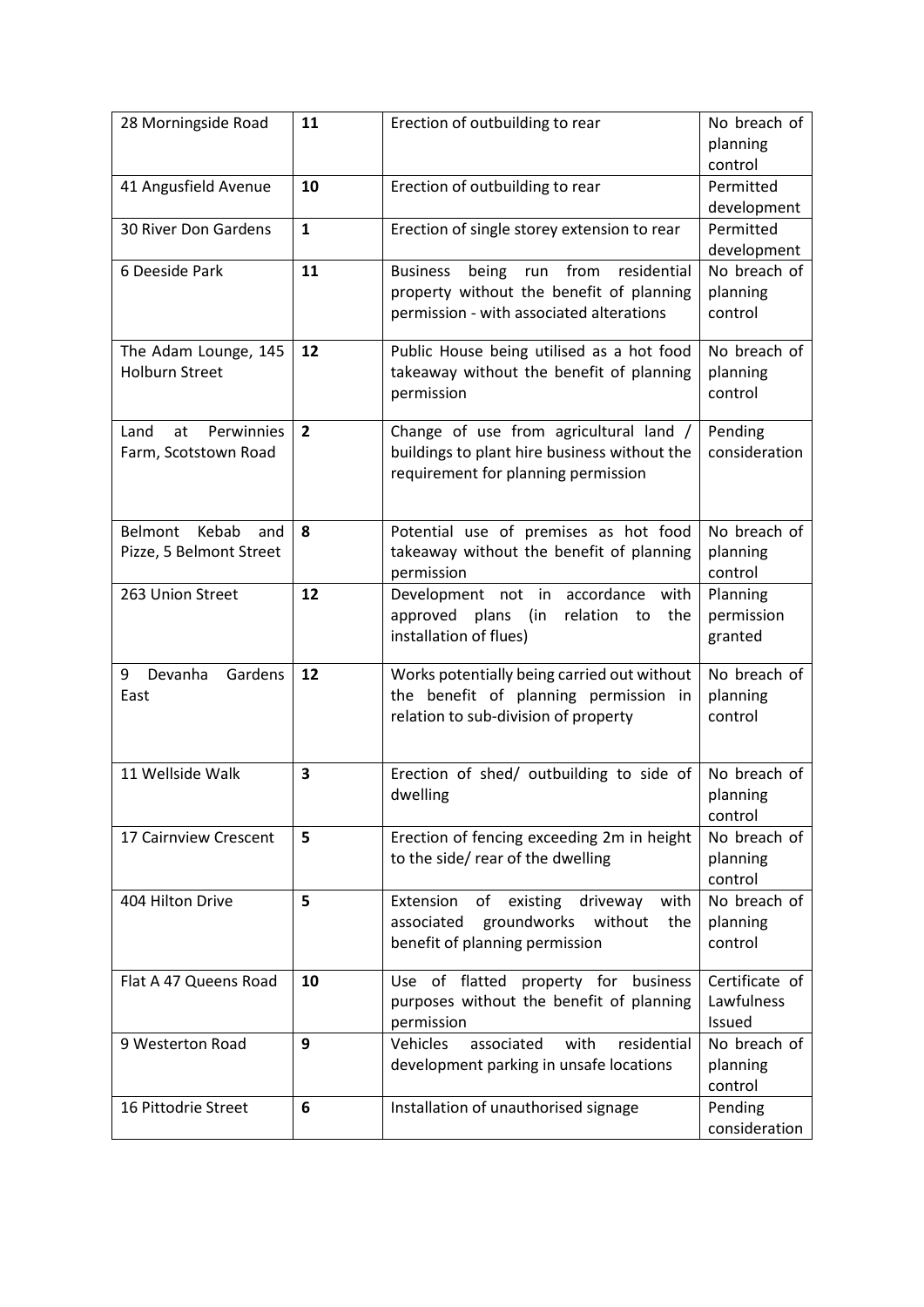| Land adjacent to 52 The<br>Green                   | 8              | Unauthorised change of public open space<br>to private ground for parking of vehicles                                                                                                                                      | No breach of<br>planning<br>control                 |
|----------------------------------------------------|----------------|----------------------------------------------------------------------------------------------------------------------------------------------------------------------------------------------------------------------------|-----------------------------------------------------|
| 6 Union Row                                        | $\overline{7}$ | undertaken<br>Development<br>not<br>in<br>accordance<br>with<br>approved<br>plans<br>(secondary glazing) and development not in<br>compliance with noise information                                                       | Pending<br>consideration                            |
| 27 Union Street                                    | 8              | Installation of unauthorised signage                                                                                                                                                                                       | New case file<br>created                            |
| Land at Loirston Loch                              | 13             | Installation of unauthorised signage                                                                                                                                                                                       | Deemed not<br>expedient to<br>enforce               |
| Moss-Side<br>Land<br>at<br>Farm, Wellington Road   | 13             | Non-compliance with conditions associated<br>160131 - provision of footpath<br>with<br>connection to old Wellington Road                                                                                                   | No breach of<br>planning<br>control                 |
| 5 Priory Park                                      | 9              | Erection of outbuilding with associated flue<br>to rear of outbuilding                                                                                                                                                     | <b>Breach</b><br>rectified<br>by<br>offender        |
| 43 Beechhill Gardens                               | 11             | Re-roofing<br>of<br>property<br>in<br>material<br>materially different to existing                                                                                                                                         | Planning<br>permission<br>granted                   |
| Rubislaw<br>Land<br>at<br>Quarry                   | 10             | Unauthorised use of the waterbody within<br>the former quarry for water- based leisure<br>activities and ancillary operations including<br>the creation of pedestrian access within the<br>boundaries of the former quarry | No breach of<br>planning<br>control                 |
| Red Robin Records, 13<br><b>Correction Wynd</b>    | 8              | Formation of outdoor seating area (seating<br>pods) without the benefit of planning<br>permission                                                                                                                          | <b>ROADS</b><br>Dealt<br>with<br>under Roads<br>Act |
| 40 Longview Terrace                                | 4              | Removal of boundary wall and formation of<br>parking area without planning permission                                                                                                                                      | No breach of<br>planning<br>control                 |
| Greenburn<br>House,<br><b>Greenburn Road North</b> | $\mathbf{1}$   | Formation of modular building within front<br>without<br>garden<br>ground of<br>property<br>planning permission                                                                                                            | No breach of<br>planning<br>control                 |
| 7 Lochside Drive                                   | $\overline{2}$ | Erection of shed to side of dwellinghouse                                                                                                                                                                                  | DC<br>Application<br>submitted                      |
| 52 Salisbury Terrace                               | 11             | Installation of antennae/ radio equipment/<br>aerials to the rear of the dwelling without<br>planning permission                                                                                                           | No breach of<br>planning<br>control                 |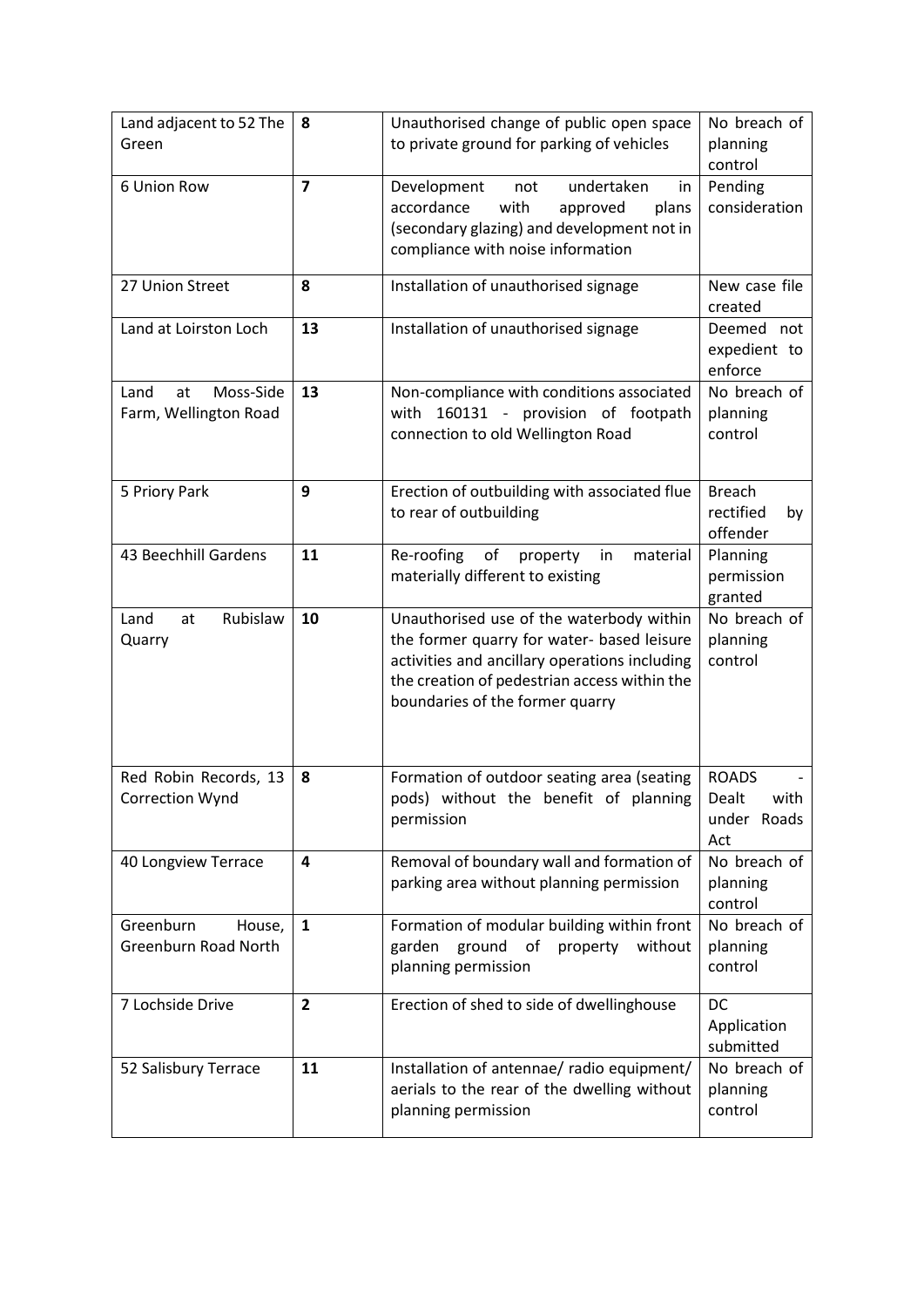| Morrison's<br>15<br>Croft<br>Crecent                      | $\overline{2}$ | The pavement that abuts the road-side was<br>dug up and mid-height fence posts installed<br>along the road side along the curb and to<br>the side of the drive. The line of the fence<br>posts enclose a public lamp standard. | No breach of<br>planning<br>control          |
|-----------------------------------------------------------|----------------|--------------------------------------------------------------------------------------------------------------------------------------------------------------------------------------------------------------------------------|----------------------------------------------|
| The Golden Tee, 244<br>North Balnagask Road               | 12             | Use of temporary marquee for the repair of<br>vehicles and associated works without the<br>required planning permission                                                                                                        | Pending<br>consideration                     |
| Airyhall<br>Community<br>Countesswells<br>Centre,<br>Road | 12             | Installation of signage within area of open<br>space                                                                                                                                                                           | No breach of<br>planning<br>control          |
| Land East of Girdleness<br>Lighthouse, Greyhope<br>Road   | 12             | Installation of sculpture/artwork                                                                                                                                                                                              | No breach of<br>planning<br>control          |
| Second Floor Flat, 5<br>Queen's Gardens                   | 10             | Installation of replacement windows in<br>listed building                                                                                                                                                                      | No breach of<br>planning<br>control          |
| 48 Rosehill Drive                                         | 5              | Siting of metal storage container without<br>the benefit of planning permission                                                                                                                                                | DC<br>Application<br>submitted               |
| 11 Queen's Lane South                                     | 10             | Use of the premises as a hairdressers<br>without the benefit of planning permission                                                                                                                                            | No breach of<br>planning<br>control          |
| 36-48 Langstane Place                                     | 12             | Installation of ventilation units without the<br>benefit of planning permission                                                                                                                                                | No breach of<br>planning<br>control          |
| 538<br>Great<br>Western<br>Road                           | 11             | Installation of broadband antennae without<br>the benefit of planning permission                                                                                                                                               | Pending<br>consideration                     |
| 555<br>Western<br>Great<br>Road                           | 11             | Installation of broadband antennae without<br>the benefit of planning permission                                                                                                                                               | Pending<br>consideration                     |
| Pad Thai, 189 Union<br><b>Street</b>                      | 12             | Installation of unauthorised signage                                                                                                                                                                                           | New case file<br>created                     |
| 28 Gallowgate                                             | 8              | Listed building in a state of disrepair                                                                                                                                                                                        | Pending<br>consideration                     |
| 25 Fonthill Terrace                                       | 12             | Erection of decking and outbuilding within<br>rear curtilage of listed building                                                                                                                                                | Deemed not<br>expedient to<br>enforce        |
| Site to North of Culter<br>House Road, Milltimber         | 9              | Non-compliance with conditions in relation<br>to the loss of trees and landscaping<br>associated with                                                                                                                          | Pending<br>consideration                     |
| Boxcar Coffee and Yard,<br><b>Station Road</b>            | 9              | Non-compliance with condition 4 in relation<br>to cooking activities on site                                                                                                                                                   | <b>Breach</b><br>rectified<br>by<br>offender |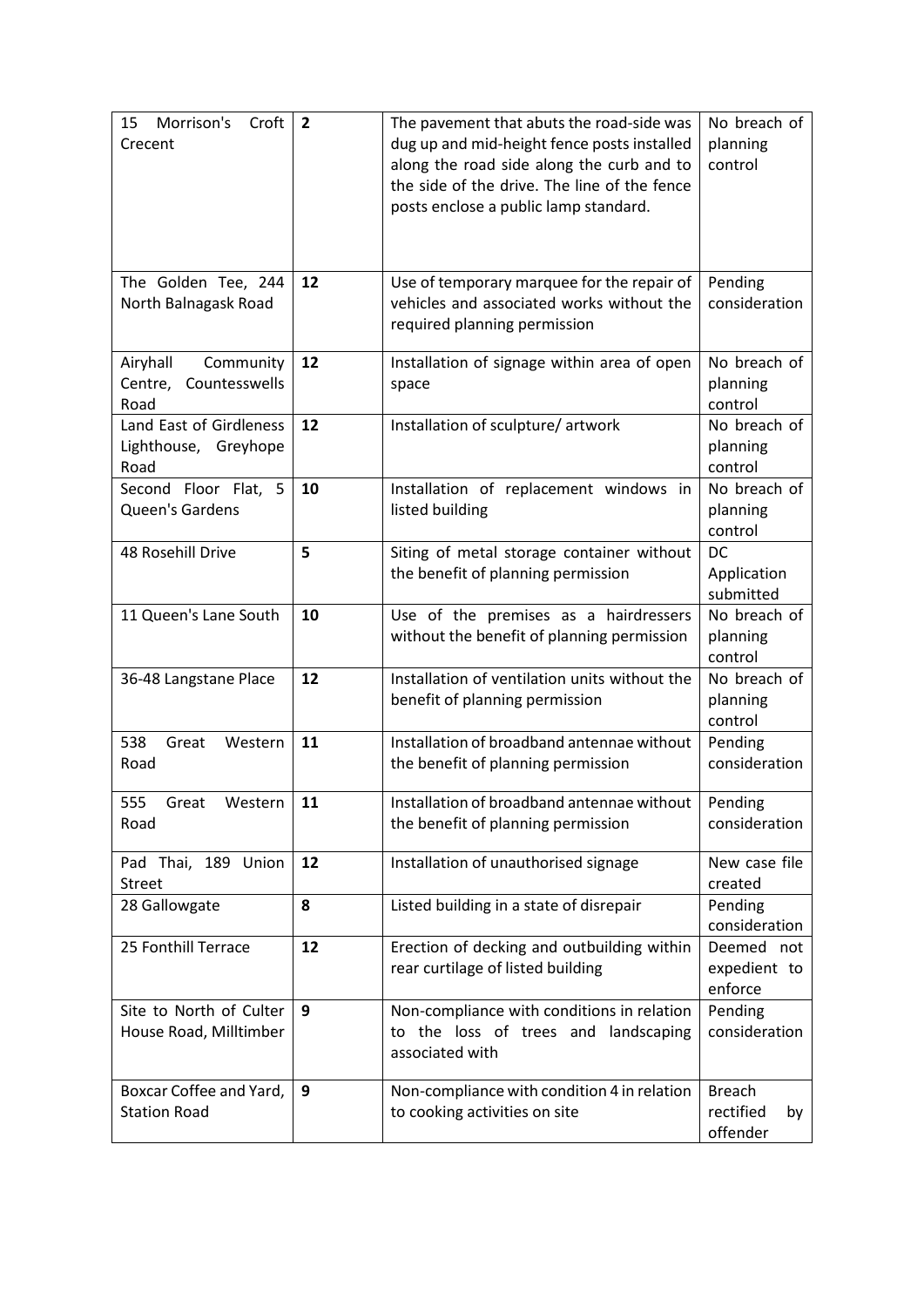| Birchwood,<br>Upper<br>South Avenue           | 9                       | driveway/<br>Formation<br>of<br>of<br>area<br>hardstanding to flatted dwelling without<br>the required planning permission        | Notice Issued                         |
|-----------------------------------------------|-------------------------|-----------------------------------------------------------------------------------------------------------------------------------|---------------------------------------|
| 20 Hallfield Crescent                         | $\overline{\mathbf{3}}$ | Erection of outbuilding to rear without the<br>benefit of planning permission                                                     | Pending<br>consideration              |
| 50 King's Crescent                            | 8                       | Installation of broadband antennae to<br>principal elevation of flatted dwelling<br>without the benefit of planning permission    | Pending<br>consideration              |
| Fitness Centre, Justice<br>Mill Lane          | 12                      | Breach of condition regarding planning<br>permission 010093 - in relation to the use<br>of the car park and car parking provision | No breach of<br>planning<br>control   |
| 11 Westgate                                   | $\mathbf{1}$            | Erection of fencing to the rear of the<br>dwelling without planning permission                                                    | Pending<br>consideration              |
| Cruickshank<br>17<br>Crescent                 | $\mathbf{1}$            | Erection of fencing within rear curtilage of<br>dwelling without planning permission                                              | No breach of<br>planning<br>control   |
| 36 Tarbothill Road                            | $\overline{2}$          | Erection of outbuilding within rear curtilage<br>of shed without the required planning<br>permission                              | No breach of<br>planning<br>control   |
| 34 Tarbothill Road                            | $\overline{2}$          | Erection of outbuilding to rear of dwelling<br>without the benefit of planning permission                                         | Pending<br>consideration              |
| Bishopston<br>House,<br><b>Inverurie Road</b> | $\mathbf{1}$            | Breach of Condition1 1 - BHMP and 2 -<br>Drainage of 190867/DPP                                                                   | Deemed not<br>expedient to<br>enforce |
| 98 Fountainhall Road                          | 10                      | Development not in accordance with the<br>approved plans                                                                          | Pending<br>consideration              |
| International School of<br>Aberdeen           | 9                       | Installation of replacement floodlighting<br>without the benefit of planning permission                                           | Pending<br>consideration              |
| 14 Kaimhill Circle                            | 11                      | Erection of outbuilding to rear                                                                                                   | No breach of<br>planning<br>control   |
| 136 Provost Rust Drive                        | 4                       | Installation of gate and shed to front of<br>flatted dwelling                                                                     | DC<br>Application<br>submitted        |
| 18 Wellside Close                             | 3                       | Installation of greenhouse/ outbuilding to<br>the rear of the dwellinghouse without<br>planning permission                        | Case closed                           |
| 34 Devonshire Road                            | 10                      | Installation of netting/ fencing to the<br>principal elevation                                                                    | Pending<br>consideration              |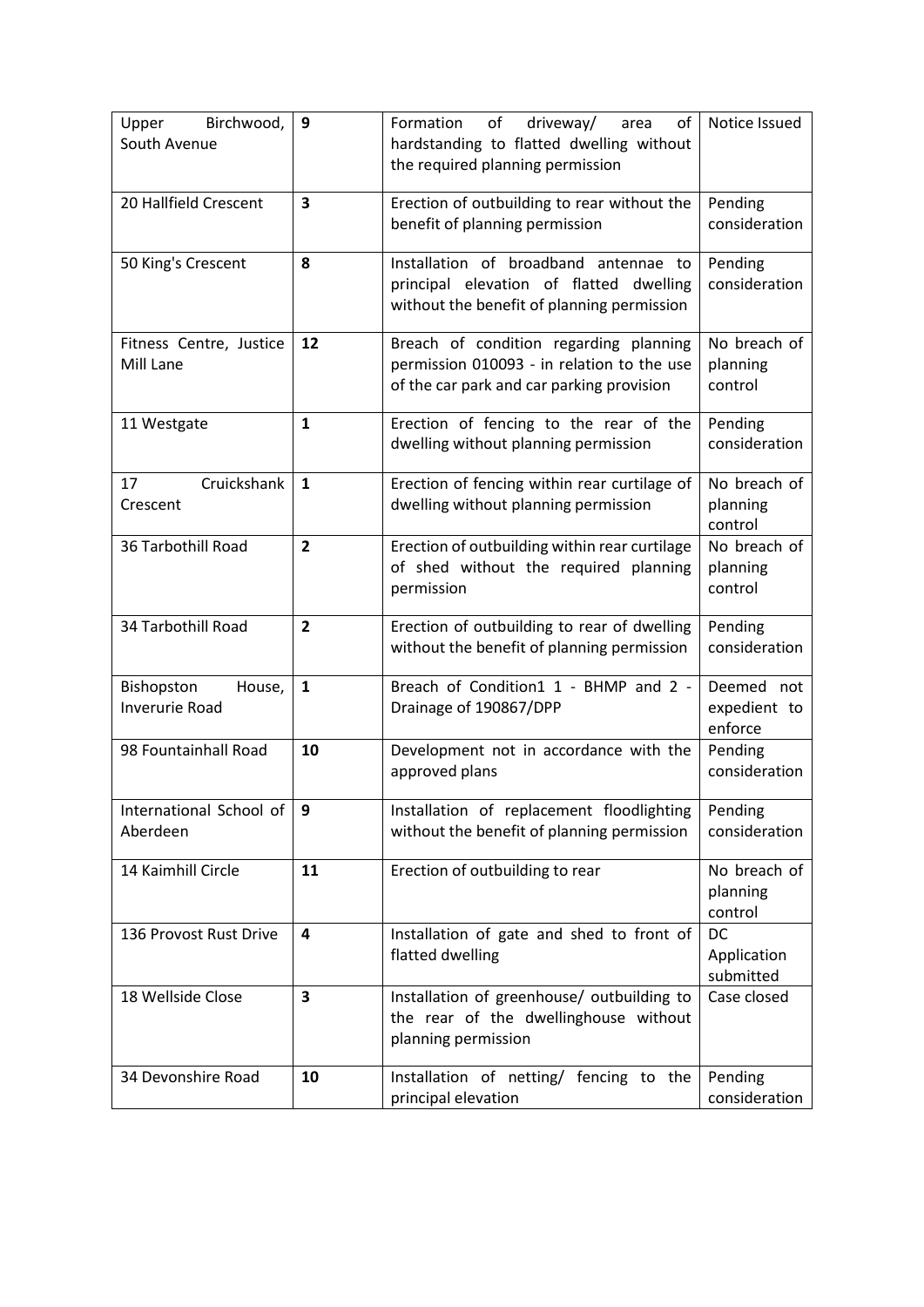**Current Ward Councillors** 

| <b>Ward</b><br><b>Number</b> | <b>Ward Name</b>                  | <b>Councillors</b>                                                                      |
|------------------------------|-----------------------------------|-----------------------------------------------------------------------------------------|
| 1                            | Dyce/Bucksburn/Danestone          | <b>Barney Crockett</b><br><b>Avril MacKenzie</b><br>Neil MacGregor<br>Gill Al-Samarai   |
| $\overline{2}$               | <b>Bridge of Don</b>              | Nurul Hoque Ali<br><b>Alison Alphonse</b><br><b>Sarah Cross</b><br>Jessica Mennie       |
| 3                            | Kingswells/Sheddocksley/Summerhil | <b>Kate Blake</b><br>David Cameron<br><b>Steve Delaney</b>                              |
| 4                            | Northfield/Mastrick North         | Donna Clark<br>Gordon Graham<br>Ciaran McRae                                            |
| 5                            | Hilton/Woodside/Stockethill       | <b>Hazel Cameron</b><br>Neil Copland<br>Deena Tissera                                   |
| 6                            | Tillydrone/Seaton/Old Aberdeen    | <b>Ross Grant</b><br>Alexander McLellan<br>Kairin Van Sweeden                           |
| $\overline{7}$               | Midstocket/Rosemount              | Jennifer Bonsell<br><b>Bill Cormie</b><br>Emma Farquhar                                 |
| 8                            | George Street/Harbour             | <b>Desmond Bouse</b><br>Dell Henrickson<br><b>Michael Hutchison</b><br>Sandra MacDonald |
| 9                            | <b>Lower Deeside</b>              | Marie Boulton<br>Duncan Massey<br>M. Taugeer Malik                                      |
| 10                           | Hazlehead/Ashley/Queens Cross     | John Cooke<br><b>Martin Greig</b><br>Ken McLeod<br><b>Jennifer Stewart</b>              |
| 11                           | Airyhall/Broomhill/Garthdee       | Derek Davidson<br>Ryan Houghton<br>lan Yuill                                            |
| 12                           | Torry/Ferryhill                   | <b>Christian Allard</b>                                                                 |